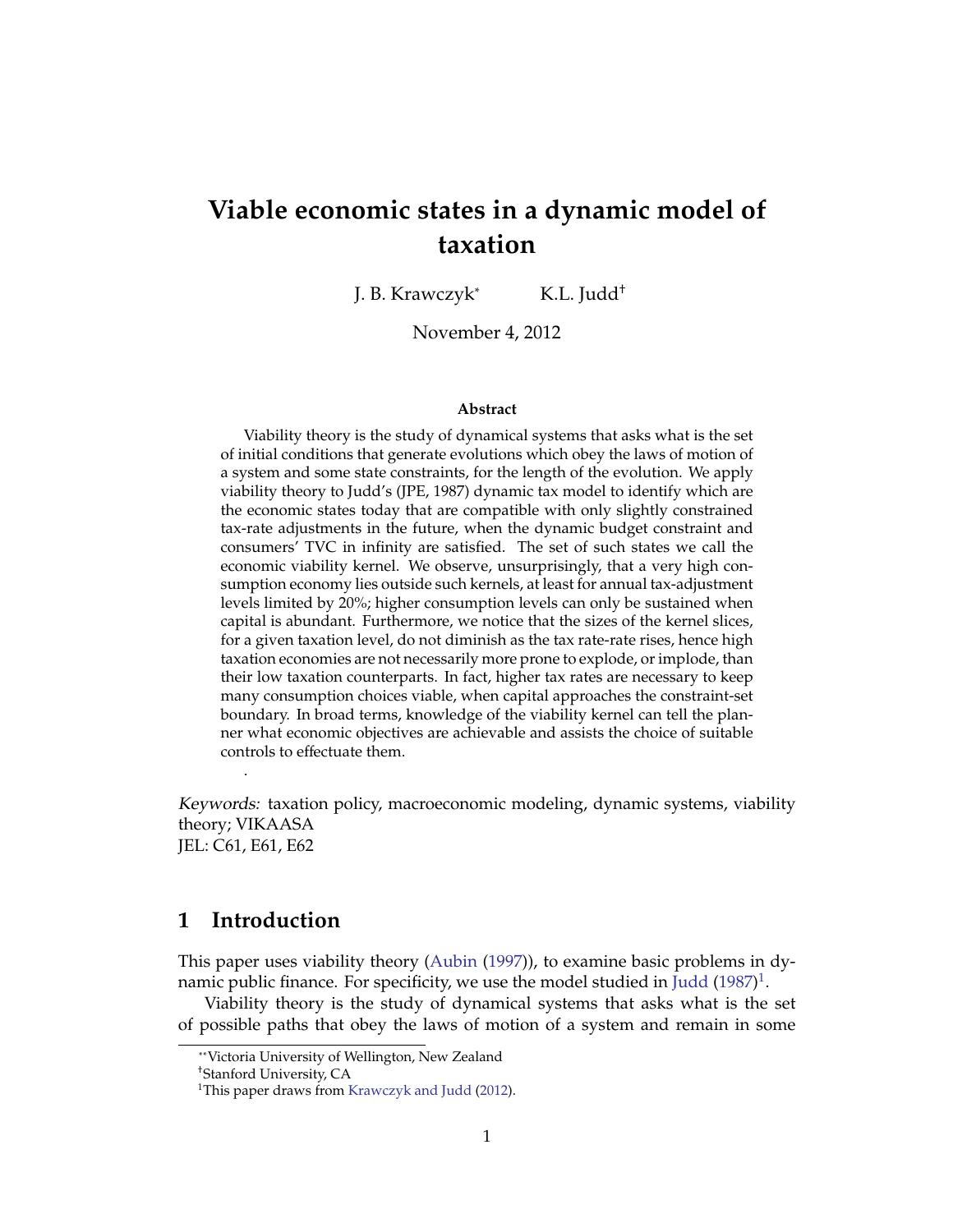state-constraint set. In one example in our paper, we compute the set of possible consumption levels today given a fixed level of government expenditure in the future and making only loose restrictions on tax policy. Another way of putting this is that we perform a kind of robustness analysis to answer the question *what are the possible consumption levels today if all we know is that tax policy will satisfy the dynamic budget constraint and that consumers' transversality conditions in infinity will be satisfied?* The usual perfect foresight analysis specifies one future path for taxes. The viability theory approach asks how much does the perfect foresight result depends on having perfect foresight. For example, suppose that we have some debt today and know the future path of tax rates and government expenditure. Then, there would (likely) be only one consumption and capital combination, which would be *viable* i.e., this economic evolution could originate from. In that case, viability reduces to equilibrium. On the other hand, a viability analysis is about establishing *all* pairs of consumption and capital (*c*, *k*) such that there is some future tax-rate path that obeys the restrictions we put on the change in tax rate and is consistent with equilibrium with initial condition  $(c, k)$ . We assert the collection of all such initial conditions, we will say *viability kernel*, generalizes the notion of equilibrium, which is one theme of viability theory.

We find that if the only tax is a proportional income tax, then uncertainty about future tax policy does not affect consumption much. However, in other tax systems, such as one that taxes labor and capital differently, uncertainty about future tax policy may lead to much greater uncertainty about current consumption.

This paper focuses on some specific questions in a simple dynamic model of expenditure and taxation. However, there is a much more ambitious agenda behind this paper, which is to present viability theory as an important tool for economic problems' solution  $.2$  $.2$  Its main machinery consists of the formulation and solution of differential inclusions. That is, in viability theory, the system's dynamics is represented as a *set* of the directions of motion of the system that depends at any moment on the state. The concept of solution is a path of sets instead of a path of points, where the "tube" formed by those sets is the union of all possible paths that stay in the tube but also satisfy the usual terminal constraints and some additional state restriction. Viability theory is part of set-valued analysis.

Solving viability problems is computationally intensive. However, thanks to some specialized software, solving simple models, of  $2 - 4$  state variables and  $1 - 2$ controls, is possible. The software we use is VIKAASA (see [Krawczyk and Pharo](#page-21-2) [\(2011\)](#page-21-2) and [Krawczyk and Pharo](#page-21-3) [\(2012\)](#page-21-3)).

Here is how the paper is organized. We expound viability theory in Section [2.](#page-2-0) Following [Judd](#page-21-0) [\(1987\)](#page-21-0), we introduce a simple model of expenditure and taxation

<span id="page-1-0"></span><sup>2</sup>So far, viability theory has been applied to a handful of economic and financial problems. For applications to *environmental economics* see [Martinet and Doyen](#page-22-0) [\(2007\)](#page-22-0), [De Lara, Doyen, Guilbaud,](#page-21-4) [and Rochet](#page-21-4) [\(2006\)](#page-22-2) and Martinet, Thébaud, and Doyen [\(2007\)](#page-22-1); *finance* – [Pujal and Saint-Pierre](#page-22-2) (2006); *managerial economics* – [Krawczyk, Sissons, and Vincent](#page-22-3) [\(2012\)](#page-22-3); *macroeconomics* – [Krawczyk and Kim](#page-21-5) [\(2009\)](#page-21-5), [Bonneuil and Saint-Pierre](#page-20-1) [\(2008\)](#page-20-1), [Bonneuil and Boucekkine](#page-20-2) [\(2008\)](#page-20-2), [Krawczyk and Kim](#page-21-6) [\(2004\)](#page-21-6), [Krawczyk and Sethi](#page-21-7) [\(2007\)](#page-21-7), Clément-Pitiot and Saint-Pierre [\(2006\)](#page-20-3), Clément-Pitiot and Doyen [\(1999\)](#page-20-4); *microeconomics* – [Krawczyk and Serea](#page-21-8) [\(2011\)](#page-21-8). However, many of the above publications are working papers of limited circulation.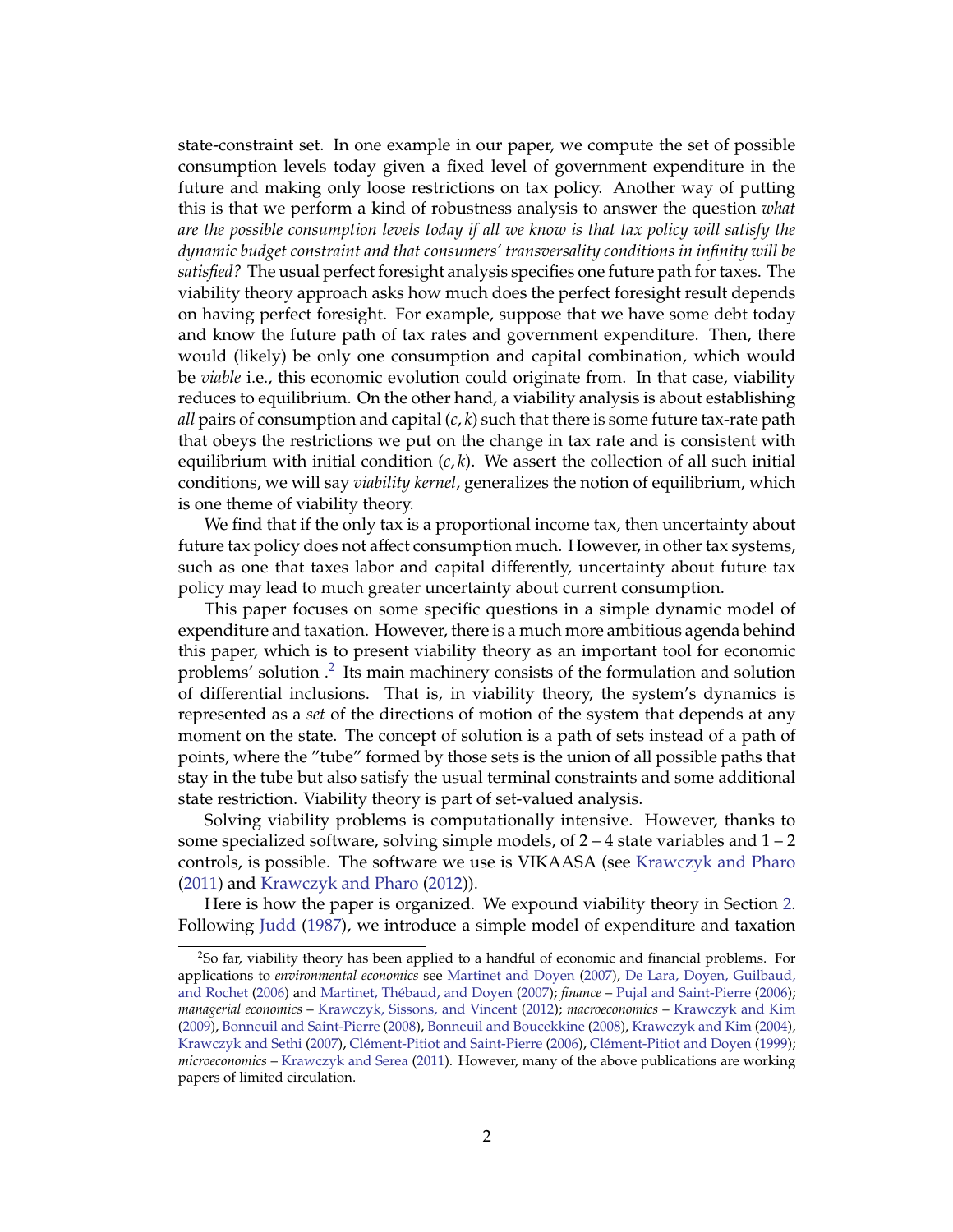in Section [3.](#page-5-0) In Section [4,](#page-8-0) we make an assumption that the only tax charged in this model will be a proportional income tax and calibrate the model according to this assumption. Further, in Section [5,](#page-10-0) we compute viability kernels and comment on their topology. We also show (in Section [6\)](#page-18-0) a few possible time profiles of the *debt-to-GDP* ratio and observe that a high value of the ratio does not have to imply non-viability. The paper ends with concluding remarks.

# <span id="page-2-0"></span>**2 A brief on viability theory and viable solutions**

#### <span id="page-2-2"></span>**2.1 An introduction to viability theory**

Viability theory is a relatively new part of continuous mathematics, see e.g., [Aubin](#page-20-5) [\(1991,](#page-20-5) [1992,](#page-20-6) [1997,](#page-20-0) [2001\)](#page-20-7). Viability problems concern systems that evolve over time, where the concern is to identify *viable evolutions* – trajectories that do not violate some set of viability constraints over a given (possibly infinite) time-frame. A *viability domain* that is the set of initial states from which viable trajectories originate and, in particular, the *viability kernel* that is the *largest* domain, hence become useful tools for analyzing such problems.

The basic feature of the viability kernel is that it provides us with the information necessary to determine whether or not a given state-space position has a viable trajectory proceeding from it, i.e., whether starting at that position, the system can be maintained within its constraints, or not. In what follows, we give a more technical explanation of viability theory, including a formal definition of the *viability kernel*.

The core ingredients of a viability problem are (compare [Krawczyk and Pharo](#page-21-2) [\(2011\)](#page-21-2)):

- 1. A continuum of time<sup>[3](#page-2-1)</sup> values,  $\Theta = [0, T] \subseteq \mathbb{R}_+$ , where *T* can be finite or infinite.
- 2. A vector of *n* real-valued state variables,  $x(t) \equiv [x_1(t), x_2(t), \dots, x_n(t)]' \in \mathbb{R}^n$ ,  $t \in \Theta$  that together represent the dynamic system in which we are interested.
- 3. A *constraint set*,  $K \subset \mathbb{R}^n$ , which is a closed set representing some normative constraints to be imposed on these state variables. Violation of these constraints means that the system has become non-viable. Thus in seeking viable trajectories, we want to ensure that  $\forall t (t \in \Theta)$   $x(t) \in K$ .
- 4. A vector of real-valued controls,  $u(t) \equiv [u_1(t), u_2(t), \ldots, u_m(t)]' \in \mathbb{R}^m$ ,  $t \in \Theta$ .
- 5. Some normative constraints on the controls, so that

$$
\forall t \ \forall x \ t \in \Theta \land x \in K, \ u(t) \in U(x(t)) \subset \mathbb{R}^m.
$$

So,  $U: \mathbb{R}^n \to \mathbb{R}^m$  is a set-valued function, which gives the set of control vectors available in each state. Thus the control vector at time *t* can be constrained according to the state *x*(*t*) of the system.

<span id="page-2-1"></span><sup>&</sup>lt;sup>3</sup>A similar formulation could be made for a viability problem in discrete time.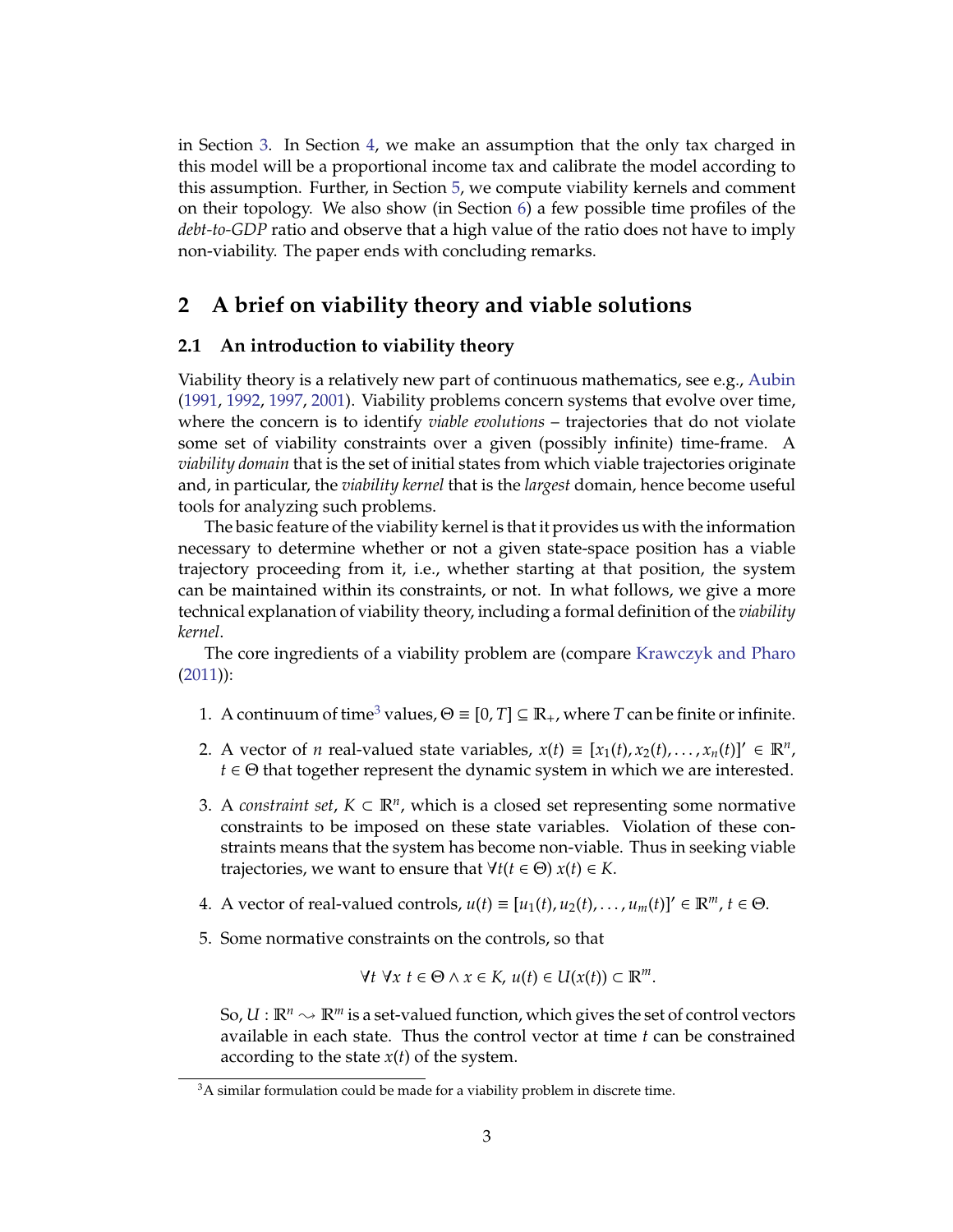6. A set of real-valued first-order differential inclusions,

<span id="page-3-0"></span>
$$
\dot{x}(t) = \begin{bmatrix} \dot{x}_1(t) \\ \dot{x}_2(t) \\ \vdots \\ \dot{x}_n(t) \end{bmatrix} \in \left\{ \psi(x, u) = \begin{bmatrix} \psi_1(x, u) \\ \psi_2(x, u) \\ \vdots \\ \psi_n(x, u) \end{bmatrix} \right\}_{u \in U} \tag{1}
$$

Each function  $\psi_i : \mathbb{R}^n \times \mathbb{R}^m \mapsto \mathbb{R}$ ,  $i = 1, 2 \dots n$  is a poin-to-set mapping, which specifies the range (cone) of velocities of the corresponding variable *x<sup>i</sup>* , for any pair  $(x, u)$ , where  $x \in \mathbb{R}^n$  is a position in the state space, and  $u \in U \subset \mathbb{R}^m$ is a control choice. Some, but not all, inclusions can be equalities.

Note that we have formulated viability problems above in terms of *di*ff*erential inclusions* whereby the evolution of some or all of the system's variables is *set-valued*. That is, for a given  $x(t)$  we have an array of possible controls  $U(x(t))$  to choose from and hence have a *set* of velocities  $\psi(x(t), u(x(t)), u(x(t)) \in U(x(t))$ , associated with state  $x(t)$ . Symbol  $\psi$  denotes then a point-to-set map, or correspondence, from states *x* to velocities  $\psi(x, U)$ . We will abbreviate the notation and write  $\psi(x)$  instead of  $\psi(x, U)$ . For small  $\sigma > 0$ ,  $x(t) + \sigma \psi(x(t))$  defines points in the state space, which can be reached in time  $t + \sigma$ . We are then concerned with confiming existence of those members of the set *U*, for which the trajectories are viable i.e.,  $x(t) + \sigma \psi(x(t)) \in K$  for all  $t \in \Theta$ .

Given such a problem, we can attempt to find one or more *viability domains*, *D* ⊆ *K*, where each viability domain is a set of initial conditions *x*(0), for which there exist viable trajectories. That is, for every element  $x(0) \in D$ , there exists a function (or feedback rule)  $g : \mathbb{R}^n \mapsto \mathbb{R}^m$ , such that for each element *k* of constraint set *K* ⊂  $\mathbb{R}^n$ , *g*(*k*) ∈ *U*(*k*) and  $\forall t$  ∈ *T*, *x*(*t*) ∈ *K* where *x*(*t*) is a solution to [\(1\)](#page-3-0) with  $u(t) = g(x(t))$ . In other words, for every initial state in *D*, there must exist sufficient control from *U* to prevent violation of the viability set *K*, over  $t \in \Theta$ . The problem's *viability kernel*, *V* ⊆ *K* is then the *largest* possible viability domain (or the union of all viability domains), giving all initial conditions in *K*, for which a set of controls in *U* exists to prevent the system from exiting *K* over  $t \in \Theta$ .

More formally, we use the notion of *viability* introduced in [Quincampoix and](#page-22-4) [Veliov](#page-22-4) [\(1998\)](#page-22-4) (for existence and characterisation of feedback controls assuring viability see [Veliov](#page-22-5) [\(1993\)](#page-22-5)). We will characterize a viability domain using the Viability Theorem from [Cardaliaguet, Quincampoix, and Saint-Pierre](#page-20-8) [\(1999a\)](#page-20-8) (Theorem 2.3):

**Proposition 1.** *Assume D is a closed set in*  $\mathbb{R}^N$ *. Suppose that*  $\psi$  :  $\mathbb{R}^N \times U \to \mathbb{R}^N$  *is a continuous function, Lipschitz in the first variable; furthermore, for every x we define a set valued map*  $\psi(x, U) = {\psi(x, u)}$ ;  $u \in U$ *, which is supposed to be Lipschitz continuous with convex, compact, nonempty values.*

*Then the two following assertions are equivalent* [4](#page-3-1) *:*

<span id="page-3-3"></span>*1.*

<span id="page-3-2"></span>
$$
\forall x \in D, \quad \forall p \in \mathcal{NP}_D(x), \quad \min_u \langle \psi(x, u), p \rangle \le 0 \tag{2}
$$

<span id="page-3-1"></span><sup>&</sup>lt;sup>4</sup>Here  $N\mathcal{P}_D(x)$  denotes the set of *proximal normals* to *D* at *x* i.e., the set of  $p \in \mathbb{R}^N$  such that the distance of  $x + p$  to *D* is equal to  $||p||$ .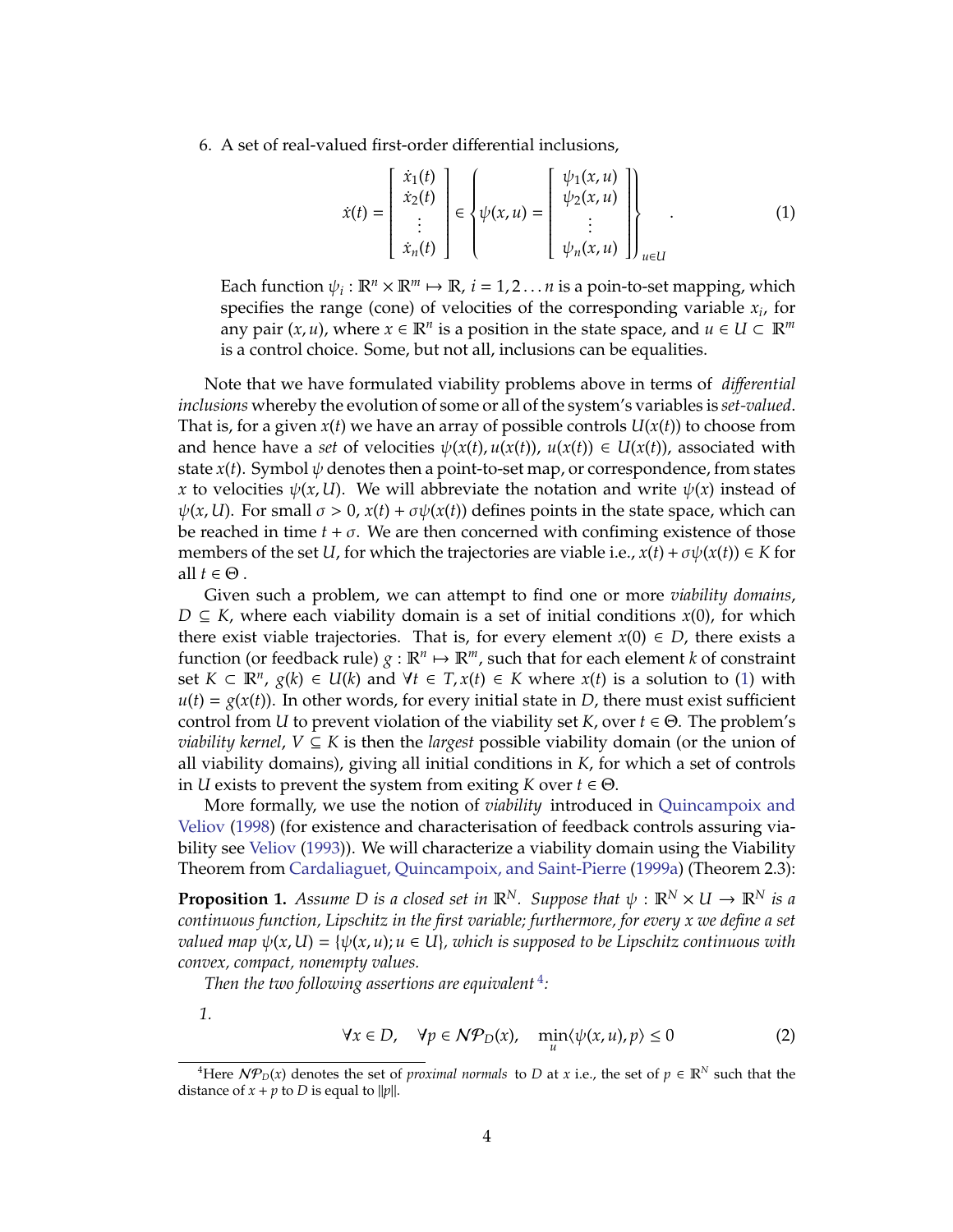$\langle \text{respectively, } \max_u \langle \psi(x, u), p \rangle \leq 0 \rangle$ ;

<span id="page-4-0"></span>*2. there exists*  $u ∈ U_{[t,T]}$  *such that* 

 $(respectively, for all  $u \in U_{[t,T]})$$ 

the solution of 
$$
\begin{cases} c\dot{x}(s) = \psi(x(s), u(s)) \text{ for almost every } s \\ x(t) = x \end{cases}
$$
 (3)

*remains in D.*

Notice that the inequality  $\min_{u} \langle \psi(x, u), p \rangle \leq 0$  in [\(2\)](#page-3-2) means that there *exists* a control for which the system's velocity *x*˙ "points inside" the set *D*. Respectively,  $\max_{u} \langle \psi(x, u), p \rangle \leq 0$  means that the system's velocity *x*<sup>*'*</sup> points inside" the set *D* for *all* controls from *U*.

When [1.](#page-3-3) (or [2.](#page-4-0)) holds we say that *D* is a *viability domain* (or, respectively, *D* is an *invariance domain*) for the dynamics  $\psi$ .

This introduces the classical notion of viability (respectively, invariance) domain [Aubin](#page-20-7) [\(2001\)](#page-20-7), as opposed to viability domains in problems with *targets*, see [Quincampoix and Saint-Pierre](#page-22-6) [\(1995\)](#page-22-6).

**Definition 2.1.** *Let K is a closed set in* R*N. We call viability kernel in K, for the dynamics* ψ*, denoted:*

 $\mathcal{V}_{\psi}(K)$ 

*the largest closed subset of K, which is a viability domain for* ψ*.*

It was proved (see e.g., [Aubin](#page-20-6) [\(1992\)](#page-20-6) or [Quincampoix and Veliov](#page-22-4) [\(1998\)](#page-22-4)) that  $\mathcal{V}_{\psi}(K)$  is *the* set of *x* such that there exists *x*(·), a solution of

<span id="page-4-1"></span>
$$
\dot{x}(s) \in \psi(x(s))\tag{4}
$$

starting from *x*, which is defined on  $[0, \infty)$  and  $x(s) \in K$  for all  $s \ge 0$ .

#### **2.2 A method for the determination of viability kernels**

We will approximate  $V_{\psi}(K)$  by looking for solutions to [\(4\)](#page-4-1). If  $\psi$  is the collective vector of right hand sides like in [\(1\)](#page-3-0) then the problem that we want to *solve* is

$$
establish \tilde{~} is a \tilde{~} is a \tilde{~} is a \tilde{~} is a
$$
\n
$$
V_{\psi}(K) \quad \textit{for the dynamics } \psi \, .
$$
\n
$$
\tag{5}
$$

In [Gaitsgory and Quincampoix](#page-21-9) [\(2009\)](#page-21-9) we can find the base for how to establish  ${\cal V}_{\psi}(K)$  using the solutions to [\(4\)](#page-4-1). In broad terms, they say that if *an* optimal control problem can be solved for  $x \in K$  and  $x(t) \in K \forall t$ , then  $x$  is viable. Our method consists of solving a truncated optimal stabilization problem, rather than some general optimization problem, for each  $x^h \in K^h \subset K$  where  $K^h$  is a suitably discretized *K*.

VIKAASA, see [Krawczyk and Pharo](#page-21-2) [\(2011\)](#page-21-2) and [Krawczyk and Pharo](#page-21-3) [\(2012\)](#page-21-3) (also [Krawczyk, Pharo, and Simpson](#page-21-10) [\(2011\)](#page-21-10)), is a computational tool based on the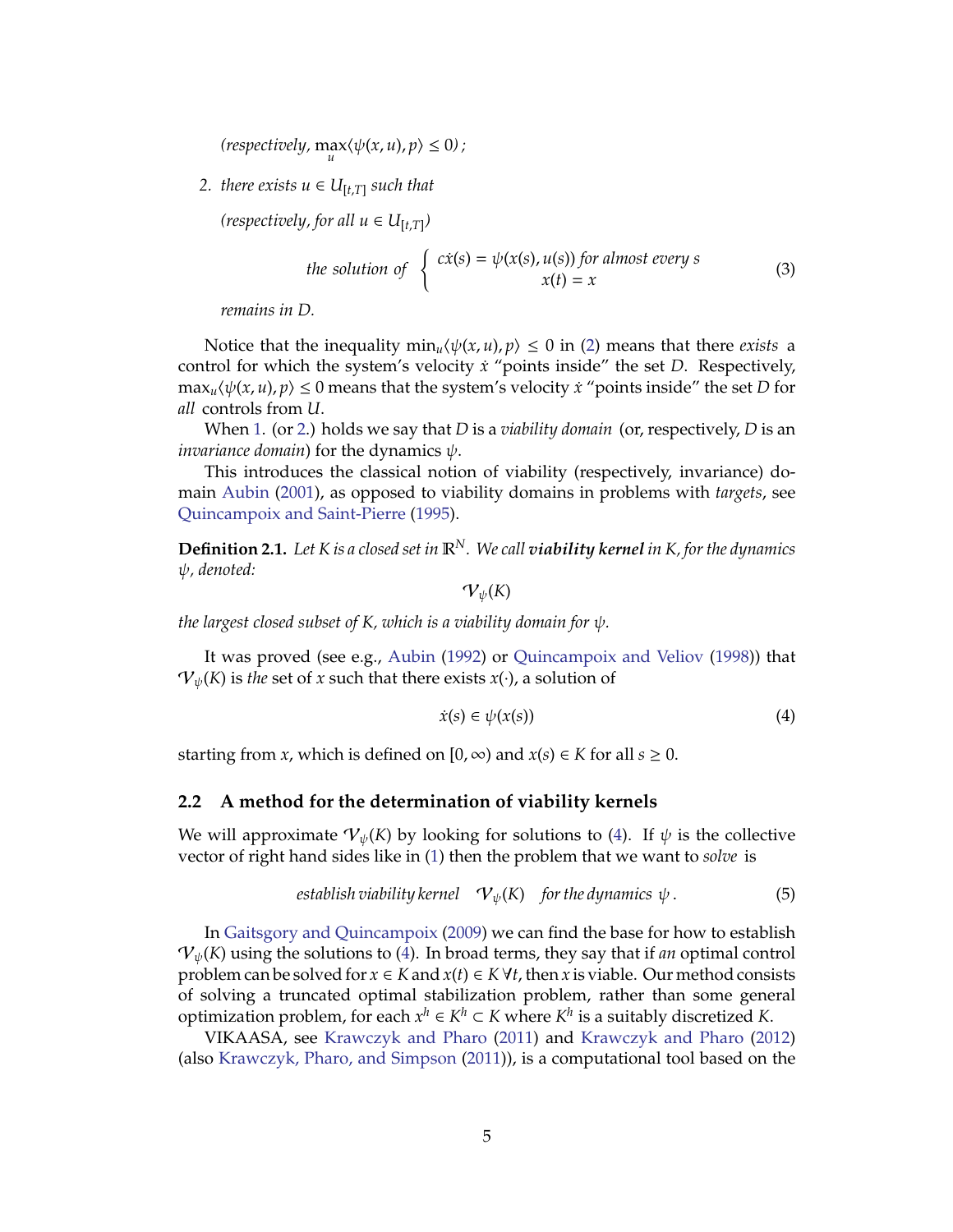above method, which can be used to create approximate viability kernels (actually, domains<sup>[5](#page-5-1)</sup>) for the class of viability problems introduced in Section [2.1.](#page-2-2)

In short, VIKAASA divides the problem into a discrete set of points, and then assesses whether, when starting from each point, the dynamic evolution of the system can be slowed to a (nearly) steady state without leaving the constraint set in finite time. Those points that can be brought close enough to such a state are included in the kernel by the algorithm, whilst those that are not are excluded.

In Section [5](#page-10-0) we present some results from running the algorithm on the taxation problem.[6](#page-5-2)

## <span id="page-5-0"></span>**3 The tax model**

Our goal in this paper is to use viability theory for an analysis of a tax model based on [Judd](#page-21-0) [\(1987\)](#page-21-0).

In that model, capital, labor, consumption, debt, marginal utility of consumption and tax rates are all variables of time. However, to unburden the notation we will drop the time argument on each of them.

The fundamental law of motion for capital *k* is determined by net output i.e., *y* −  $\delta k$ , where *y* is output and  $\delta > 0$  is the rate of depreciation, diminished by consumption  $c > 0$ ; government expenditure is  $g \ge 0$ . If so and assuming a Cobb-Douglas type production function for output, we get, in continuous time *t*,

<span id="page-5-6"></span>
$$
\frac{dk}{dt} = A \cdot k^{\alpha} \ell^{1-\alpha} - \delta k - c - g \,. \tag{6}
$$

As usual,  $\ell > 0$  is labor,  $A > 0$  — total factor productivity and  $\alpha, 0 < \alpha < 1$  — output elasticity of capital. In this model, expenditure  $g$  is assumed constant but several values of *g* will be checked in the computations.

Let the utility of consumption of a representative agent be

<span id="page-5-5"></span>
$$
u(c) = \frac{c^{1-\gamma}}{1-\gamma} \tag{7}
$$

and the disutility of labor

$$
v(\ell) = V \frac{\ell^{1+\eta}}{1+\eta} \tag{8}
$$

where  $V, \gamma, \eta$  are positive. If  $\lambda > 0$  is the private marginal value of capital at time *t*, then it follows from maximization of the utility function  $u(c) - Vv(\ell)$ , on an infinite horizon with some discount rate  $\rho > 0$ , that<sup>[7](#page-5-3)</sup>

<span id="page-5-4"></span>
$$
\frac{d\lambda}{dt} = \lambda(\rho - \bar{r}).\tag{9}
$$

<span id="page-5-1"></span><sup>&</sup>lt;sup>5</sup> Our method will miss some viable points if they are viable only because the evolutions starting at them are large orbits. In our experiments, we have not encountered points like that.

<span id="page-5-2"></span><sup>6</sup>VIKAASA has produced results in [Krawczyk et al](#page-21-10) [\(2011\)](#page-21-10) that coincide with with those from [Krawczyk and Serea](#page-21-11) [\(2009\)](#page-21-11), where a method based directly on [Gaitsgory and Quincampoix](#page-21-9) [\(2009\)](#page-21-9) was applied to the same monetary economics problem. In turn, the outputs in [Krawczyk and Serea](#page-21-11) [\(2009\)](#page-21-11) coincide with those published in [Krawczyk and Kim](#page-21-5) [\(2009\)](#page-21-5).

<span id="page-5-3"></span> $^7$ Just write the Hamiltonian and the adjoint state equation. Also notice that  $\lambda$  is the agent's marginal utility of consumption; see [\(15\)](#page-6-0).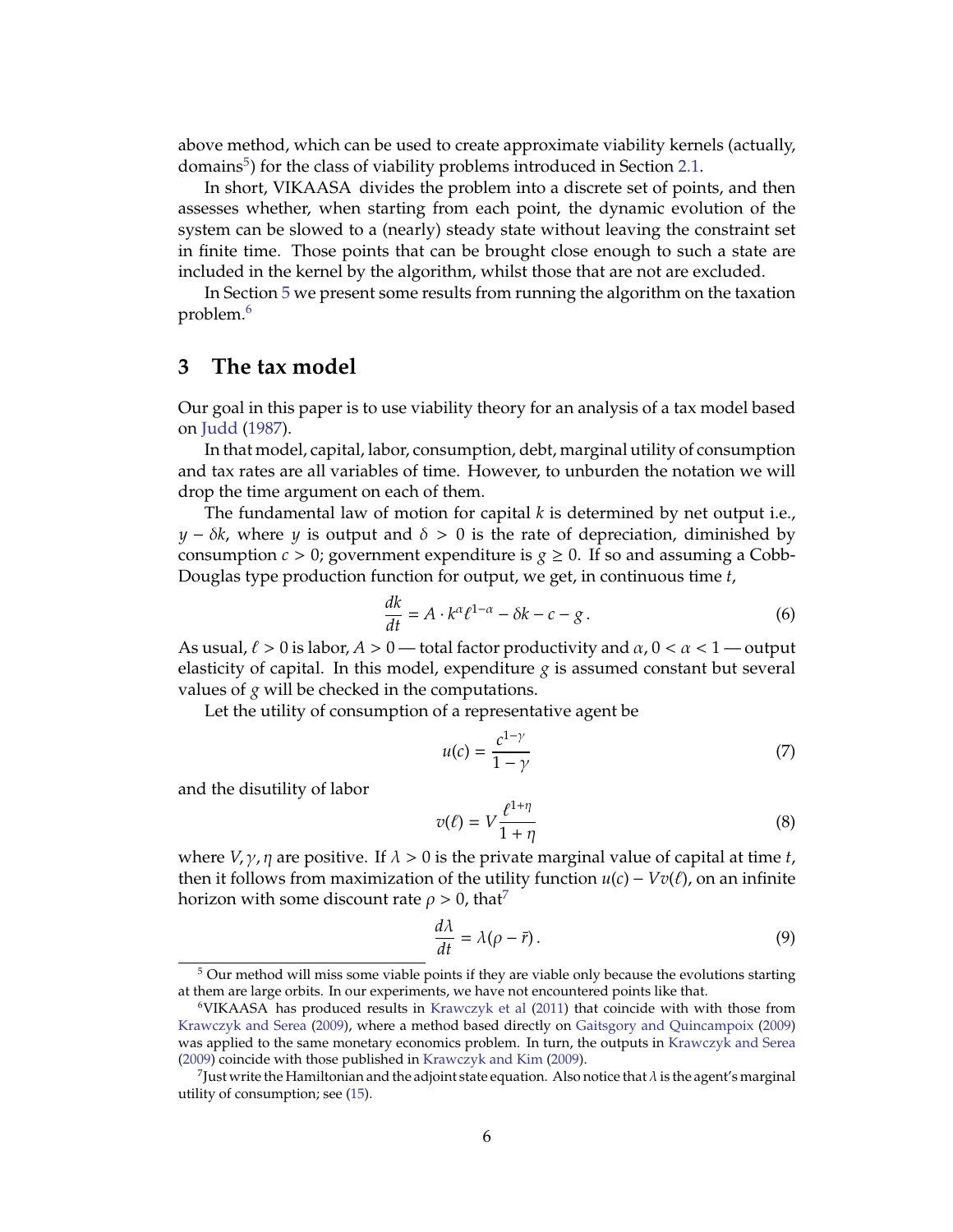Here,  $\bar{r} = (1 - \tau_k)$ ∂*y*  $\frac{\partial f}{\partial k}$  is the after tax ( $0 < \tau_K < 1$ ) marginal product of capital, so

<span id="page-6-3"></span>
$$
\frac{d\lambda}{dt} = \lambda \left( \rho - (1 - \tau_{\kappa}) \left( \alpha A \left( \frac{\ell}{k} \right)^{1 - \alpha} - \delta \right) \right). \tag{10}
$$

To characterize the economy at hand, we will also use debt *B*, which grows in *g* and diminishes with tax *T* as follows:

<span id="page-6-1"></span>
$$
\frac{dB}{dt} = \bar{r}B - T + g\tag{11}
$$

where, as above,  $\bar{r}$  is the net-of-tax interest rate. In this economy, tax rates on capital and labor are  $\tau_{\kappa}$  and  $\tau_{\kappa}$  ( $0 < \tau_{\kappa} < 1$ ,  $0 < \tau_{\kappa} < 1$ ), respectively; if so, the expression for total tax *T* in [\(11\)](#page-6-1) at time *t* becomes

<span id="page-6-2"></span>
$$
T = \tau_{k} \alpha A k^{\alpha} \ell^{1-\alpha} + \tau_{L} (1-\alpha) A k^{\alpha} \ell^{1-\alpha}
$$
  
= 
$$
(\alpha(\tau_{k} - \tau_{L}) + \tau_{L}) A k^{\alpha} \ell^{1-\alpha}.
$$
 (12)

Combing [\(12\)](#page-6-2) and [\(11\)](#page-6-1) results in the following debt dynamics

<span id="page-6-5"></span>
$$
\frac{dB}{dt} = \bar{r}B - \left(\alpha(\tau_{\kappa} - \tau_{\iota}) + \tau_{\iota}\right)Ak^{\alpha}\ell^{1-\alpha} + g\,,\tag{13}
$$

where  $\bar{r} = (1 - \tau_{K})(\alpha Ak^{-(1-\alpha)}\ell^{1-\alpha} - \delta)$  will be included in this expression later. In simple terms, we see that debt can diminish if output is large or if the tax rates are high (and when output is not too small).

While the private value of capital,  $\lambda$ , can adequately characterize the consumer's behavior, it lacks an easy economic interpretation. We will replace the equation for  $\frac{d\lambda}{dt}$ , [\(9\)](#page-5-4), by a differential equation for consumption, easily interpretable.

The marginal utility of consumption (see [\(7\)](#page-5-5)) is

$$
\frac{du}{dc} = \frac{1}{c^{\gamma}} \tag{14}
$$

on the other hand,  $\lambda$  is the marginal utility of consumption, so

<span id="page-6-0"></span>
$$
\frac{du}{dc} = \lambda \tag{15}
$$

hence,

$$
c = \frac{1}{\lambda^{1/\gamma}}\,,\tag{16}
$$

which, after differentiation in the time domain, yields

$$
\frac{dc}{dt} = \frac{1}{\gamma} \cdot \frac{1}{\lambda^{1+1/\gamma}} \cdot \frac{d\lambda}{dt} = \frac{1}{\gamma} c^{1+\gamma} \frac{d\lambda}{dt}.
$$
 (17)

Using [\(10\)](#page-6-3), after some simplifications, we get

<span id="page-6-4"></span>
$$
\frac{dc}{dt} = -c \cdot \frac{\rho + (\delta - \alpha A k^{\alpha - 1} \ell^{1 - \alpha}) (1 - \tau_K)}{\gamma}
$$
(18)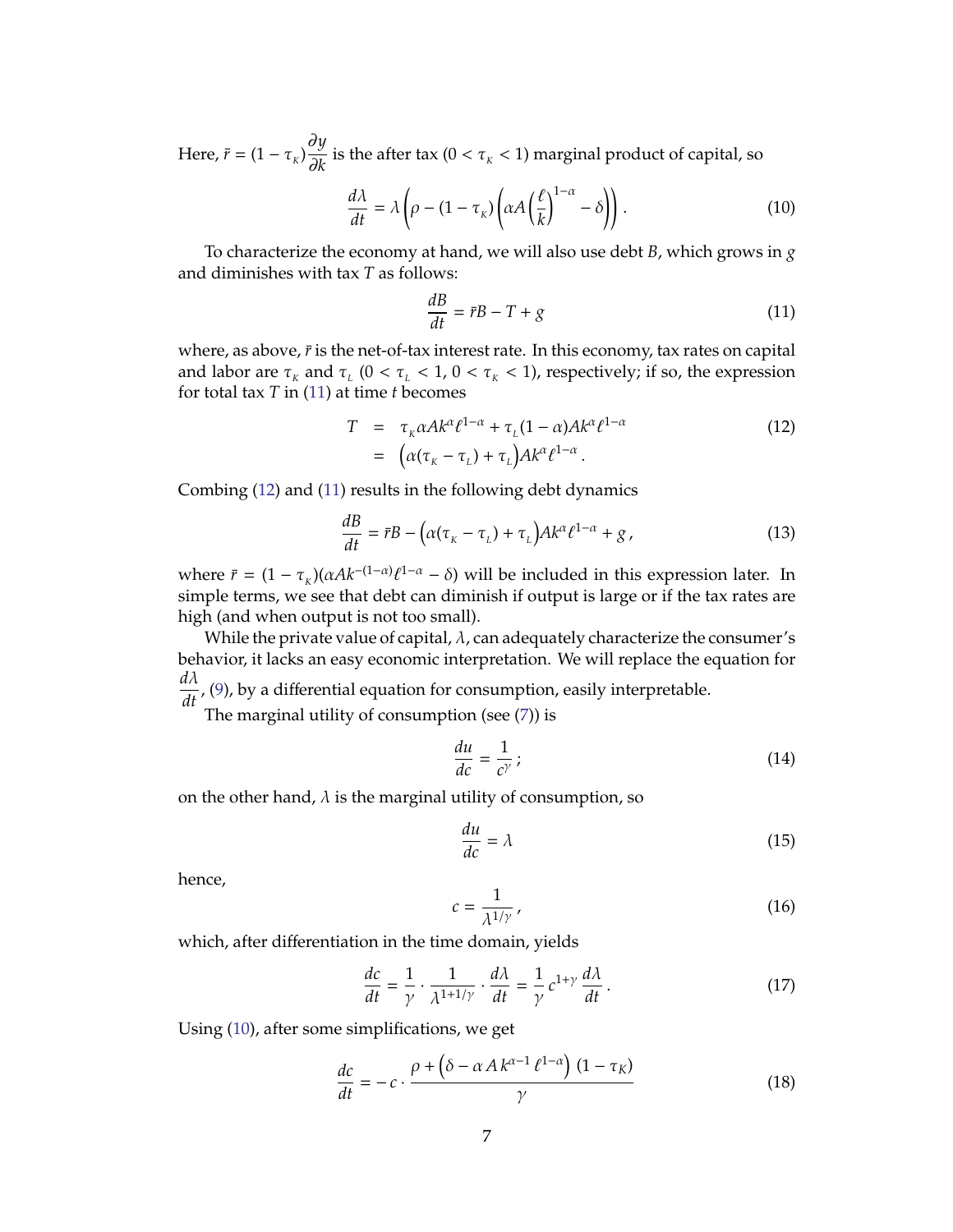We can see that consumption has one trivial steady state and will grow if  $\rho$ (discount rate) and/or  $\delta$  (depreciation) are "small".

We will now write the three equations of motion [\(6\)](#page-5-6), [\(18\)](#page-6-4), [\(13\)](#page-6-5) together, for a better look at the economy we want to analyze:

$$
\frac{dk}{dt} = Ak^{\alpha} \ell^{1-\alpha} - \delta k - c - g \tag{19}
$$

<span id="page-7-0"></span>
$$
\frac{dc}{dt} = -c \cdot \frac{\rho + (\delta - \alpha A k^{\alpha - 1} \ell^{1 - \alpha}) (1 - \tau_K)}{\gamma}
$$
(20)

$$
\frac{dB}{dt} = \bar{r}B - \left(\alpha(\tau_{\kappa} - \tau_{\iota}) + \tau_{\iota}\right)Ak^{\alpha}\ell^{1-\alpha} + g\,. \tag{21}
$$

The system of differential equations  $(19)$  -  $(21)$  is the basic representation of the economy at hand, for which we want to establish the viability kernel i.e., the loci of economic states, from which moderate tax adjustments can guarantee a balanced evolution of the economy.

We recognize that this system is nonlinear with multiple steady states. We can see that, expectantly, the consumption growth or decline can be moderated by adjusting the capital tax rate while debt will (mainly) depend on the labor tax rate. If the rates were identical ( $\tau_{L} = \tau_{K}$ ), then increasing them/it will slow down the consumption rate and diminish debt. With high taxation rate, consumption and debt will naturally diminish and and capital will grow (because labor increases, see below). We also notice that debt will grow very fast for large *B* and non-excessive capital taxation.

We now want to express labour  $\ell$  through capital and consumption and thus "close" the dynamic system  $(19)$  -  $(21)$ .

Let *w* denote (time-dependent) wages; they equal to the marginal product of labour:

$$
w = \frac{dy}{d\ell} = \frac{(1 - \alpha)k^{\alpha}A}{\ell^{\alpha}}
$$
 (22)

In equilibrium, the marginal utility of consumption weighted by the after-tax wages must be equal to the marginal disutility from labor:

$$
\frac{(1 - \tau_L)w}{c^{\gamma}} = \ell^{\eta} V. \tag{23}
$$

Substituting wages and solving for labor yields,

<span id="page-7-1"></span>
$$
\ell = \left(\frac{(1 - \tau_L)(1 - \alpha)Ak^{\alpha}}{c^{\gamma}V}\right)^{1/(\alpha + \eta)},
$$
\n(24)

from which we see that labor is determinable by capital and consumption.

We could now use  $(24)$  to substitute labor in  $(19)$  -  $(21)$  but, the resulting formulae are more complicated than the original equations, even if they contain one variable less. We will not show them here. We will use them though in the computations, after we have calibrated the equations. Here, we can observe that if  $\gamma > \alpha$  than labor decreases in consumption faster than it grows in capital. Allowing for this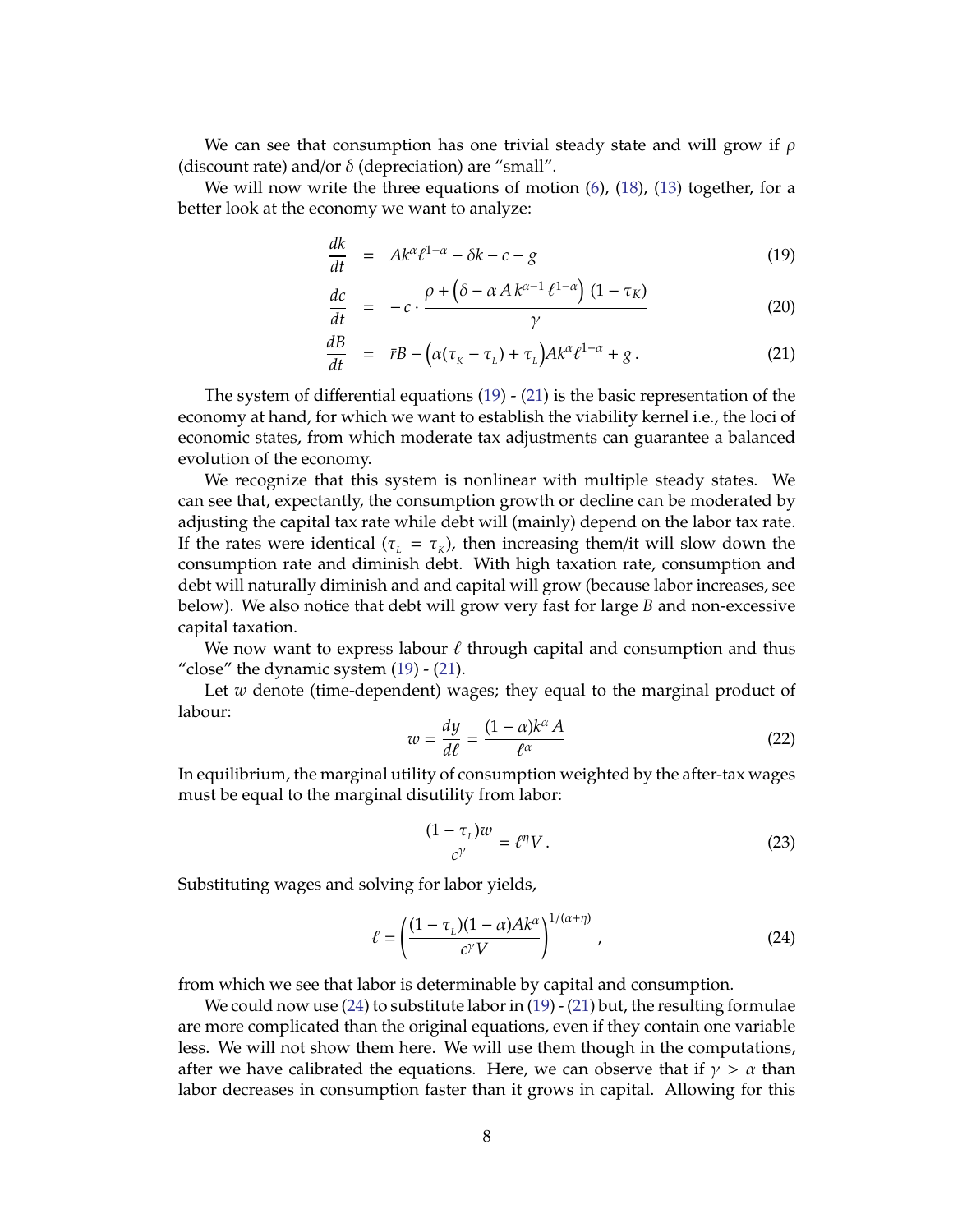tells us that the sign of [\(20\)](#page-7-0) will be negative for large discount and depreciation rates hence high consumption levels will quickly diminish. Large consumption will also contribute to a decline of capital and a rise of debt. However, this multiple downturn may be avoided by an "early" (preemptive) drop of taxes on capital. We will see from which states such an preventive drop can be efficient, after we have computed the viability kernel for this economy, in Section [5](#page-10-0) .

To fully describe the tax model dynamics, the equations [\(19\)](#page-7-0) - [\(21\)](#page-7-0) (with [\(24\)](#page-7-1)) need be completed by two differential inclusions for the two tax rates  $\tau_{_L}$  and  $\tau_{_K}$ :

<span id="page-8-1"></span>
$$
\frac{d\tau_L}{dt} = u_L \in [-d_L, d_L] = U_L \tag{25}
$$

and

<span id="page-8-2"></span>
$$
\frac{d\tau_k}{dt} = u_k \in [-d_k, d_k] = U_k \tag{26}
$$

where  $d_{_L}$ ,  $d_{_K}$  are positive numbers. The inclusions represent bounds on the speed at which tax rates can change. This corresponds to the government policy of "smooth" tax rates adjustments determined by  $d_{\scriptscriptstyle L}$  and  $d_{\scriptscriptstyle K}$ .

In the current version of the model we will assume that the only tax is a proportional income tax so, the tax rate on labour and capital are equal i.e.,  $\tau_L = \tau_K = \tau$ . So, the above inclusions [\(25\)](#page-8-1), [\(26\)](#page-8-2) collapse to

<span id="page-8-3"></span>
$$
\frac{d\tau}{dt} = u \in [-d, d] = U, d \ge 0.
$$
\n
$$
(27)
$$

### <span id="page-8-0"></span>**4 Model calibration**

We propose that neglecting depreciation will not greatly affect the economic dynamics so,  $\delta = 0$ . Government expenditure *g* is assumed to be constant. We will construct a couple of different calibrations for the model, each with a different level of government expenditure. First, we set *g* at 10% of no-tax steady-state output.

We will assume  $\rho = 0.04$ ,  $\alpha = 0.3$ ,  $\eta = 1$  and  $\gamma = 0.5$  that, in broad terms, characterize a reasonably industrialized economy composed of rational agents interested in the near future (notably, *exp*(−0.04 · 10) = 0.67 and *exp*(−0.04 · 50) = 0.13), drawing a fair satisfaction from consumption and feeling, quite strongly, the burden of labor.

We will use a stylized steady state  $k = \ell = 1$  with no taxes and no government expenditure to calibrate *A* and *V*. Setting the right hand sides of [\(6\)](#page-5-6) and [\(9\)](#page-5-4) to zero yields

$$
A = \underline{c}
$$
, and  $A = \frac{\rho}{\alpha}$  hence  $A = \underline{c} = 0.1333$  (28)

where *c* is the no-tax consumption steady state. Then, we get from [\(24\)](#page-7-1) that

$$
V = (1 - \alpha) \left(\frac{\rho}{\alpha}\right)^{1 - \gamma} \quad \text{hence} \quad V = 0.2556 \,. \tag{29}
$$

Finally, in our initial calibration,  $g = 0.1A = 0.0133$ .

As said in Section [2,](#page-2-0) we also need to set boundaries that the economy should *not* cross. We propose that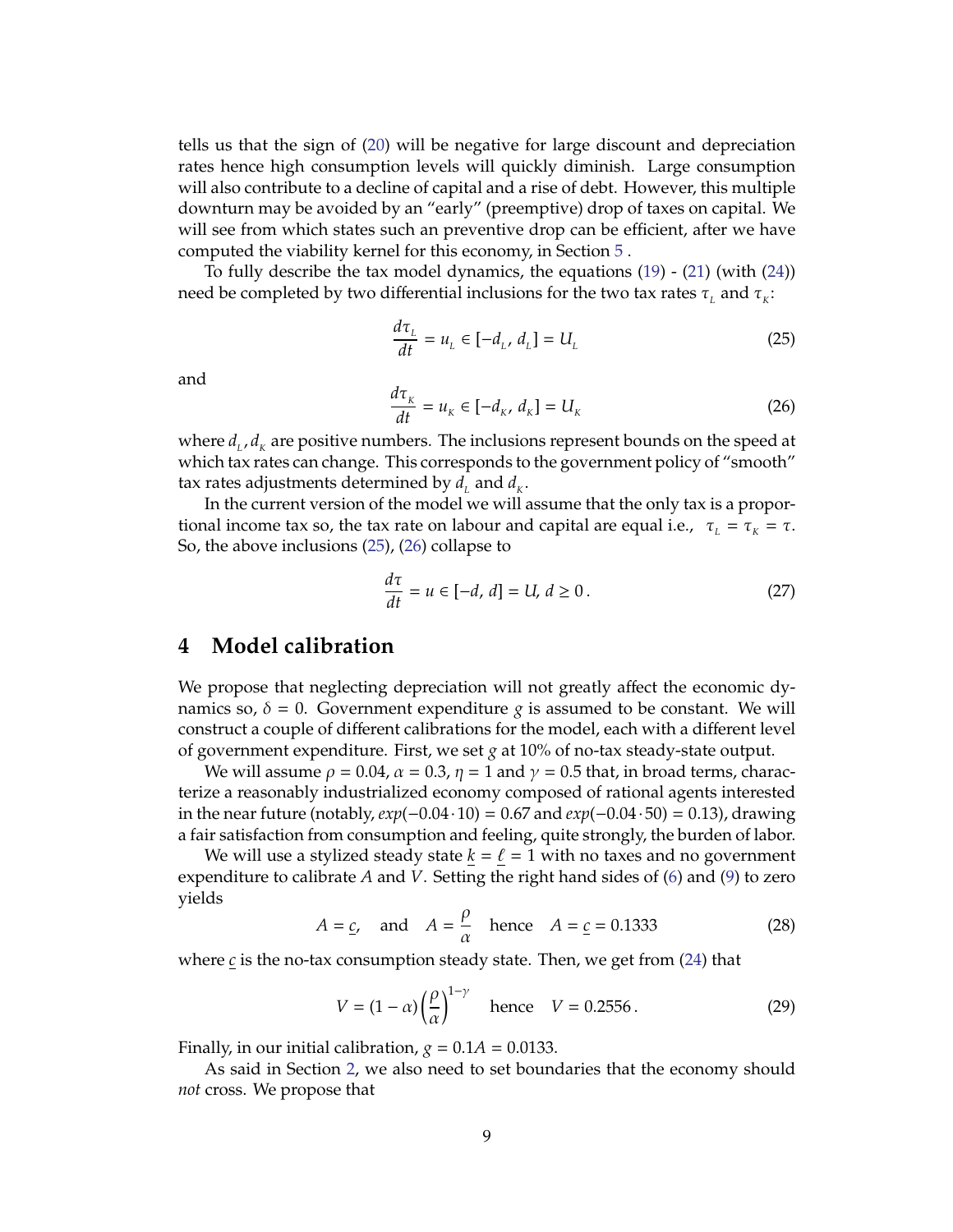- I. **capital** should be between 10% and 200% of no-tax steady state capital stock i.e.,  $k \in [0.1, 2]$ ;
- II. **consumption** should range between 1/5 of and 5 times the no-tax steady state consumption *c* i.e., *c* ∈ [0.0267, 0.6667];
- III. **debt** may be allowed to grow to 150-200% of the maximum no-tax steady-state capital stock and also drop below zero so, in this study,  $B \in [-1, 3.5]$ ;
- IV. **tax rate** τ ∈ [0. 0.8];
- V. **tax-rate adjustment speed** i.e., the amount by which the regulator can change the current tax-rate level within a year will be between -20 and 20 percentage points so,  $u \in [-0.2, 0.2]$ , where  $u$  is the adjustment speed.

The calibrated system's movements can be learned from Figure [1,](#page-10-1) which presents vector fields in the *capital*-*consumption* state space, for no debt, for two different tax levels. The no-tax, no government expenditure steady state is shown as the big dot in the left panel. We observe in each panel that there is a large central area of consumption choices, for which the economy will be stable. We also notice that consumption above 0.2 appears unsustainable in the long-run because it causes capital to quickly diminish or vanish. With this observation, we will reduce the top consumption level to 0.225.

Finally, the constraint set *K*, for which we will seek the viability kernel, is

$$
K = [0.1, 2] \times [0.0267, 0.225] \times [-1, 3.5] \times [0, 0.8]. \tag{30}
$$

The viability problem is then to determine the kernel  $\mathcal{V} \in K \subset \mathbb{R}^4$  for the dynamics  $\psi(\cdot, U)$  defined through the vector differential inclusion<sup>[8](#page-9-0)</sup> [\(19\)](#page-7-0) - [\(21\)](#page-7-0), [\(27\)](#page-8-3) (with [\(24\)](#page-7-1)). We will use VIKAASA to compute  $\mathcal V$ .

<span id="page-9-0"></span> ${}^{8}$ Because of [\(27\)](#page-8-3), system [\(19\)](#page-7-0) - [\(21\)](#page-7-0) is now a differential inclusion in  $\mathbb{R}^{4}$ .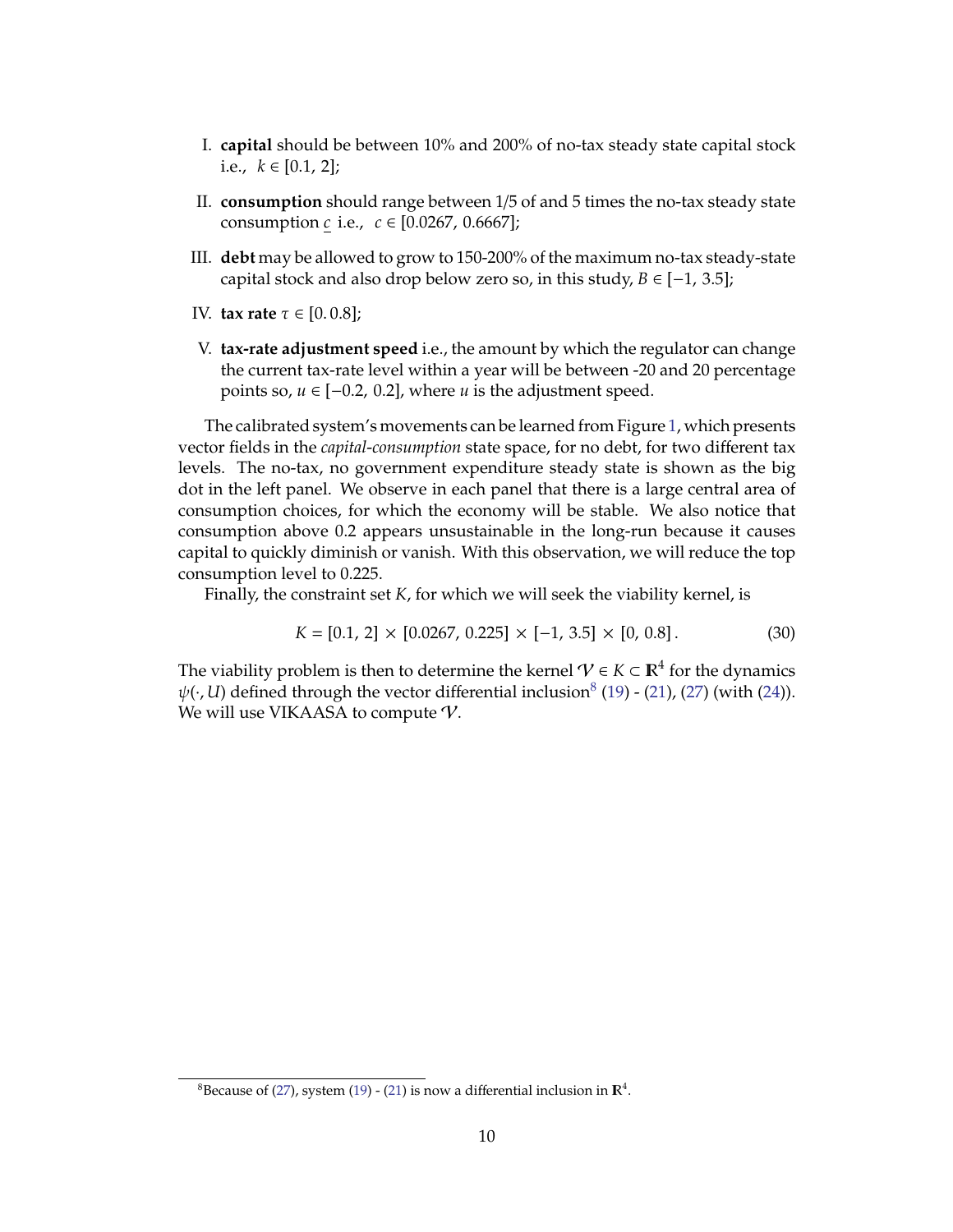

<span id="page-10-1"></span>Figure 1: *k*, *c*-vector fields for  $\tau = 0$  *g* = 0, left panel and  $\tau = 0.4$ , right panel.

# <span id="page-10-0"></span>**5 The viability kernel**

We will show several viability kernel *slices* for the following two situations:

- $\overline{B}$  = 3.5 and *g* = 0.0133, as introduced in Section [4;](#page-8-0)
- government expenditure doubles to  $g = 0.0266$ .

# **5.1 How to interpret 3D** *slices* **of the 4D kernel?**

Given that  $\mathcal{V}\subset K\subset \mathbb{R}^4$  where we cannot display sets, the analysis will be conducted using 3D (sometimes 2D) slices of  $V$ .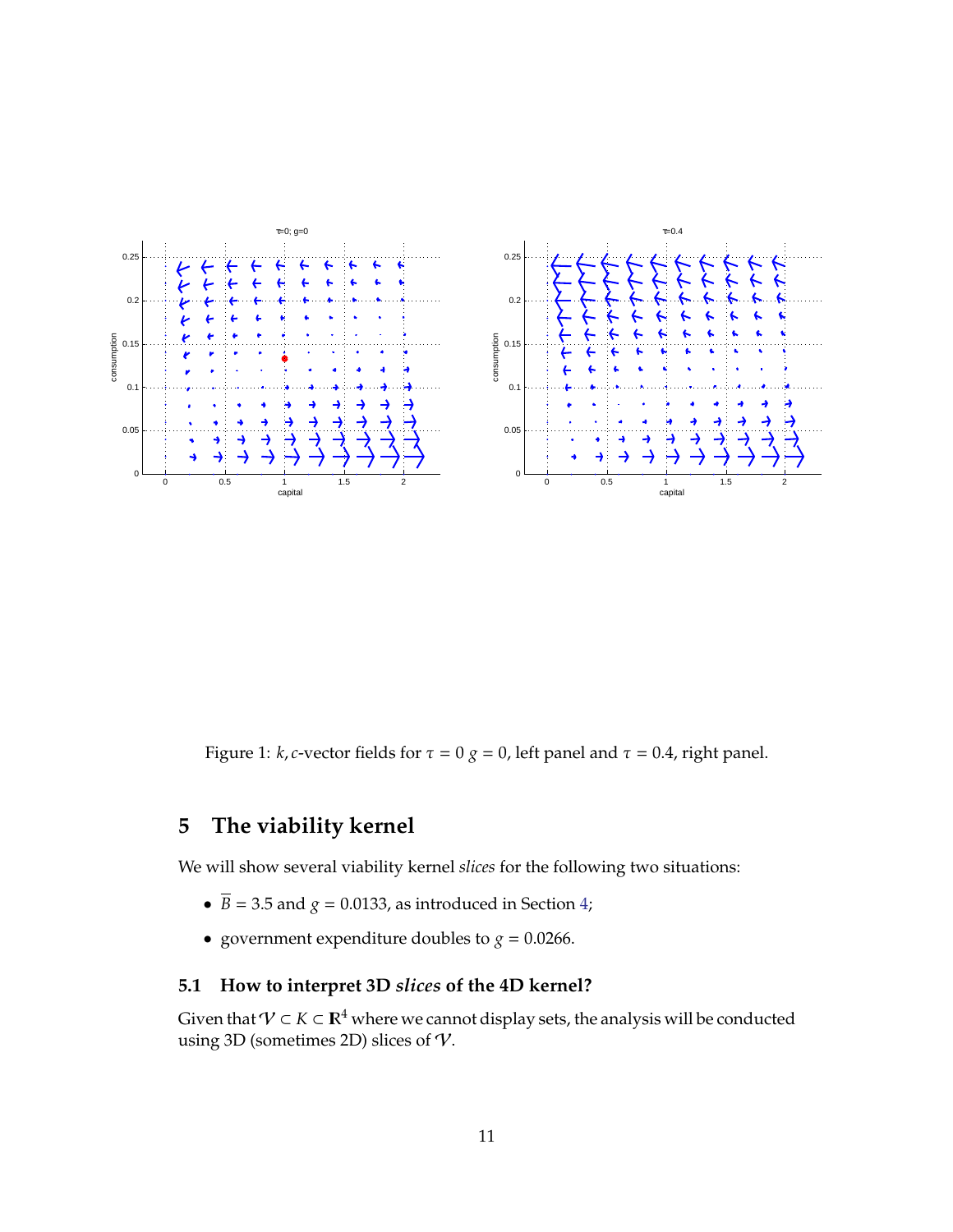#### Explanation Box 1.

To analyze the tax policy, we will use 3D slices of the 4D space (*k*, *c*, *B*, *u*) where evolutions of the economy "live". The first such a slice is shown in Figure [2.](#page-12-0) The three dimensions, for which the slice is cut, are labelled along the respective axes (here: capital, consumption and tax rate); the fourth dimension is kept constant (here: debt=1.25). The rectangular box in each figure delimits a 3D projection of *K* ⊂  $\mathbb{R}^4$  where *K* is the constraint set, within which the economy is supposed to remain. A 3D body ("boulder") is a snapshot of the viability kernel taken for a particular value of the fourth dimension, written down in the caption or as the figure's title. If there is a line (trajectory) shown in the figure, then each point of this line corresponds to a different value of the fourth dimension; we can say that the 3D line is parametrized in the fourth dimension.

#### Explanation Box 2.

By the kernel definition:

• for each economic state represented as a point in the boulder, there exists a smooth tax-rate policy (*u* ∈ [−0.2, 0.2]), which maintains the economy in the constraint set *K*; • the points outside the boulder are the economic states that cannot be controlled to remain in *K* by this policy.

A smooth tax-rate policy that maintains the economy in *K*, keeps it also in V. (This is because we deal with infinite-horizon viability problems.) Henceforth, we can apprise where the economy will be in the future even if our knowledge about the economy today is only of debt and capital, given the restrictions we put on the change in tax rate.

#### <span id="page-11-1"></span>**5.2** Maximum allowable debt  $B = 3.5$

Figure [2](#page-12-0) shows two kernel slices for a medium debt level, *B* = 1.25. We first observe that some low consumption levels (see the far right bottom corner along *capital*) and a lot of high consumption levels ( $c \geq 0.14$ ) are not viable. This is so because the former would lead to overcapitalization of the economy; the latter would decapitalize the economy.

This is visible from the right panel. Three exemplary evolutions show what can happen to the economy depending on the "initial" state. If the state is

[1.6833, 0.05[9](#page-11-0)8, 1.2500, 0.4000]  $\in \mathcal{V}$  then there are smooth<sup>9</sup> tax-rate strategies, for which the evolution remains contained in  $\mathcal{V} \in K \subset \mathbb{R}^4$ , see the solid line. Actually, the evolution stabilizes when  $B = 0$ , i.e., within a *different* kernel slice, not shown here.

<span id="page-11-0"></span><sup>&</sup>lt;sup>9</sup>I.e.,*u* ∈ [-0.2, 0.2].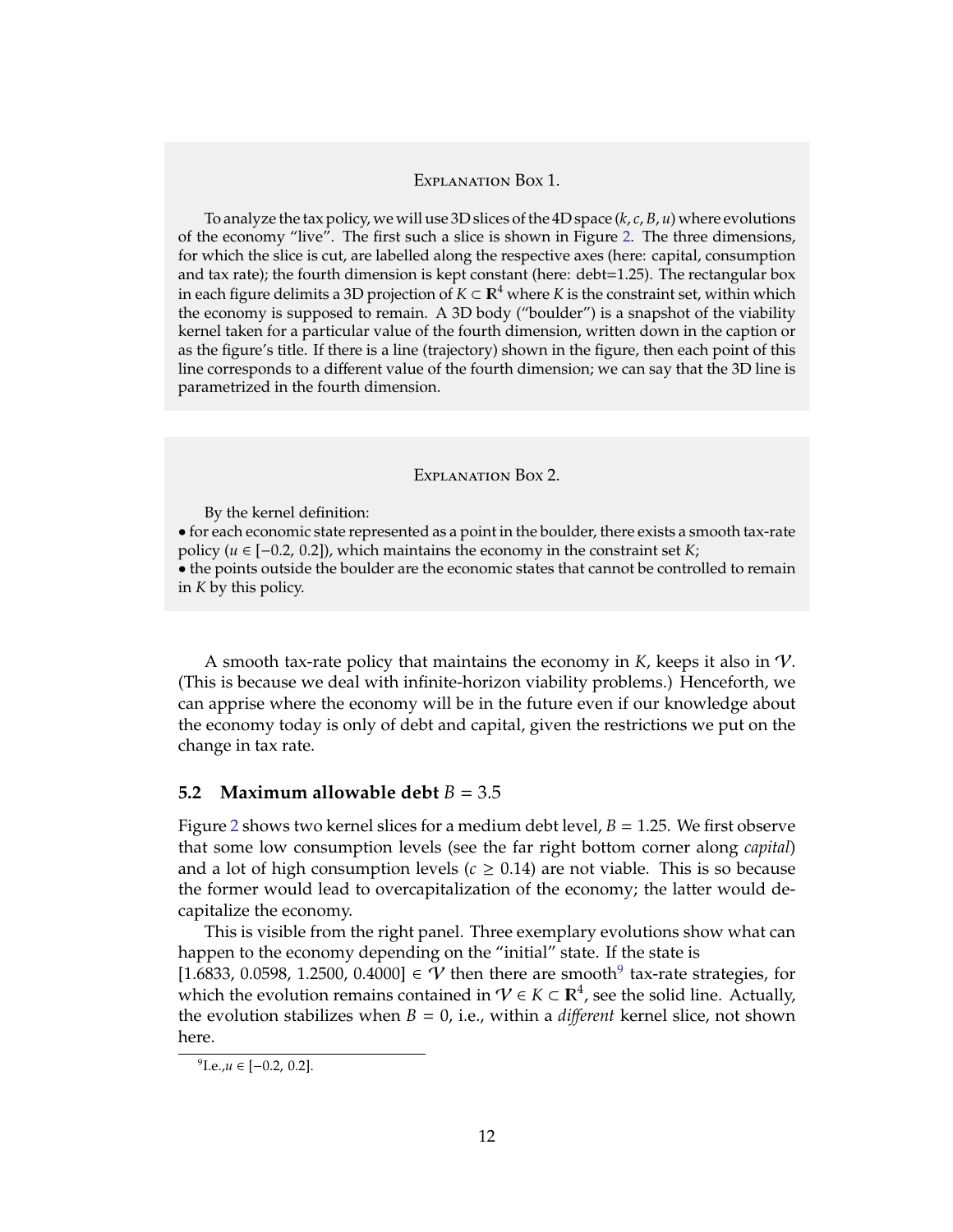

<span id="page-12-0"></span>Figure 2: Kernel slices for  $B = 1.25$ .

However, if the evolution starts at [1.6833, 0.0433, 1.2500, 0.4000]  $\notin V$ , then even the fastest tax-rate *growth* cannot prevent overcapitalization and the economy violates the capital upper bound  $k = 2$ . If the evolution starts at [1.6833, 0.1454, 1.2500, 0.4000]  $\notin V$  then even the fastest tax-rate *decrease* cannot prevent the dramatic capital reduction to below its lower bound  $k = 0.2$ . <sup>[10](#page-12-1)</sup>

Furthermore, the slice projections onto the planes: *tax-consumption* and *taxcapital*, not shown but easy to spot, are almost rectangular. This implies that, for this moderate debt level (i.e.,  $B = 1.25$ ), the income tax-rate "initial" conditions are non-essential for the consumption choices.

Figure [3](#page-13-0) shows two kernel slices: for an economy with savings,  $B = -0.55$  left panel and a high debt economy, right panel  $B = 2.6$ . Overall, we notice that while the left slice is slanted toward higher consumption, with respect to the position of the slice in Figure [2,](#page-12-0) the right panel slice (high debt) is slanted toward lower consumption.

Moreover, the kernel slice for an economy without debt (left panel) appears largest among the so far analyzed slices. This implies that when the debt level is low there are more viable consumption choices for a given level of capital and tax, than when debt is high (or higher). We also notice that viable consumption decisions are different for each level of debt. When debt is low (left panel), there are fewer

<span id="page-12-1"></span><sup>&</sup>lt;sup>10</sup>See Section [6,](#page-18-0) page [19,](#page-18-0) for the *debt-to-GDP* ratio computed for each of these evolutions.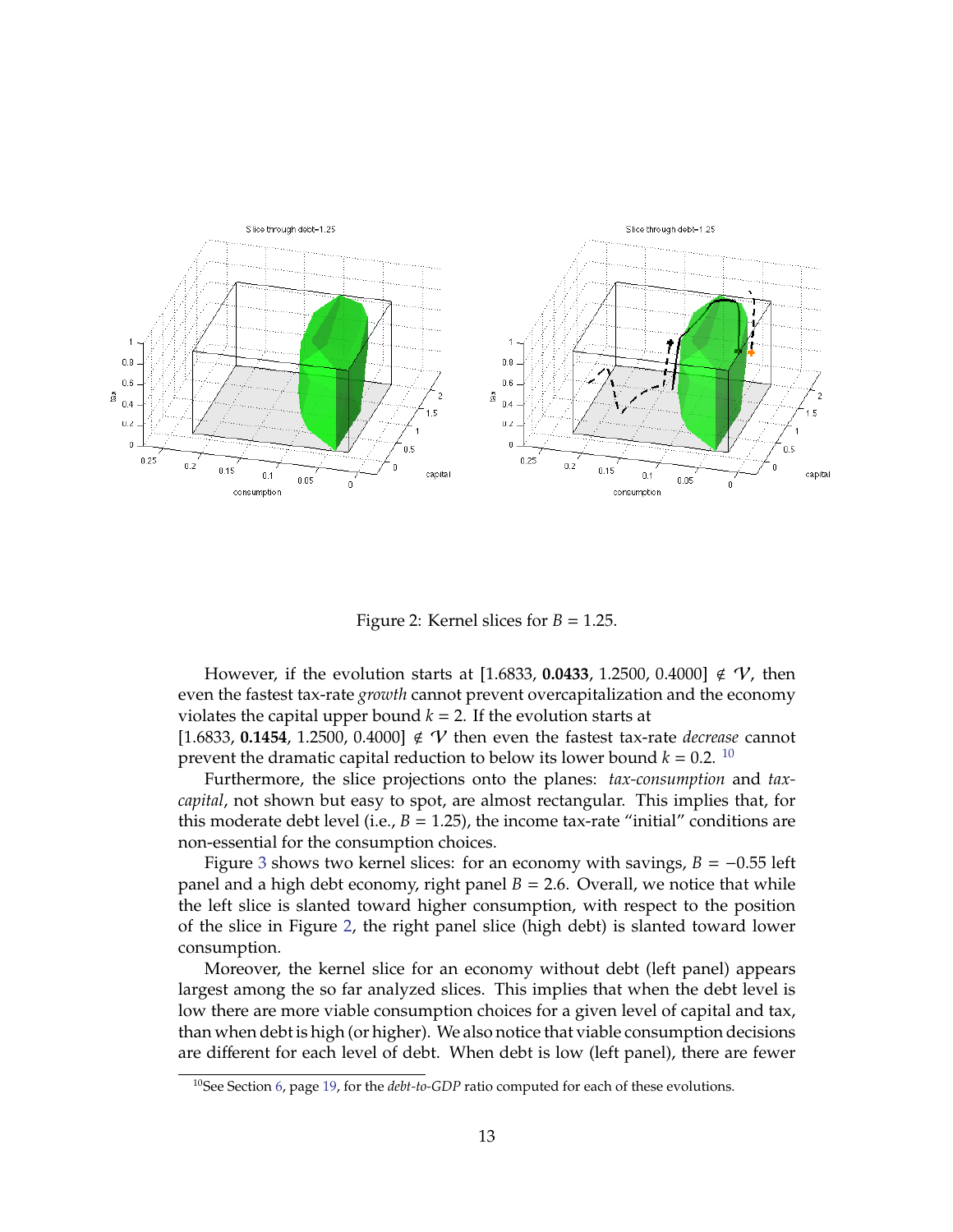

<span id="page-13-0"></span>Figure 3: Kernel slices for  $B = -0.55$ , left panel and  $B = 2.6$ , right panel.

consumption decision that would de-capitalize the economy, than when debt is high. Also, there are more consumption levels that could lead to overcapitalization in a low tax economy.

The slice projections onto the planes of *tax-consumption* and *tax-capital* are not rectangular. This implies that, for these debt levels (i.e.,  $B = -0.55$  and  $B = 2.6$ ), the income tax-rate "initial" conditions need be taken into account when the consumption choices are made. This is exemplified in Figure [4](#page-14-0) where the slices' cuts for *k* = 1.525 are shown. The left (darker) shape is for the high debt economy, the right one is for the economy with savings. We can see that (for this capital level) viable consumption choices, when debt is big i.e.,  $B = 2.6$  the left shape, cannot be as "lavish" as when  $B = -0.55$  the right shape. Evidently, with higher debt, consumption must be lower.

Some might ask why it is not "viable" to have even lower consumption than c=0.0598, which is the left boundary of the left slice (high debt). In broad terms, the reason is that lower consumption *now*, combined with the restrictions that must be satisfied along the *future* path, which include the rate at which future taxes can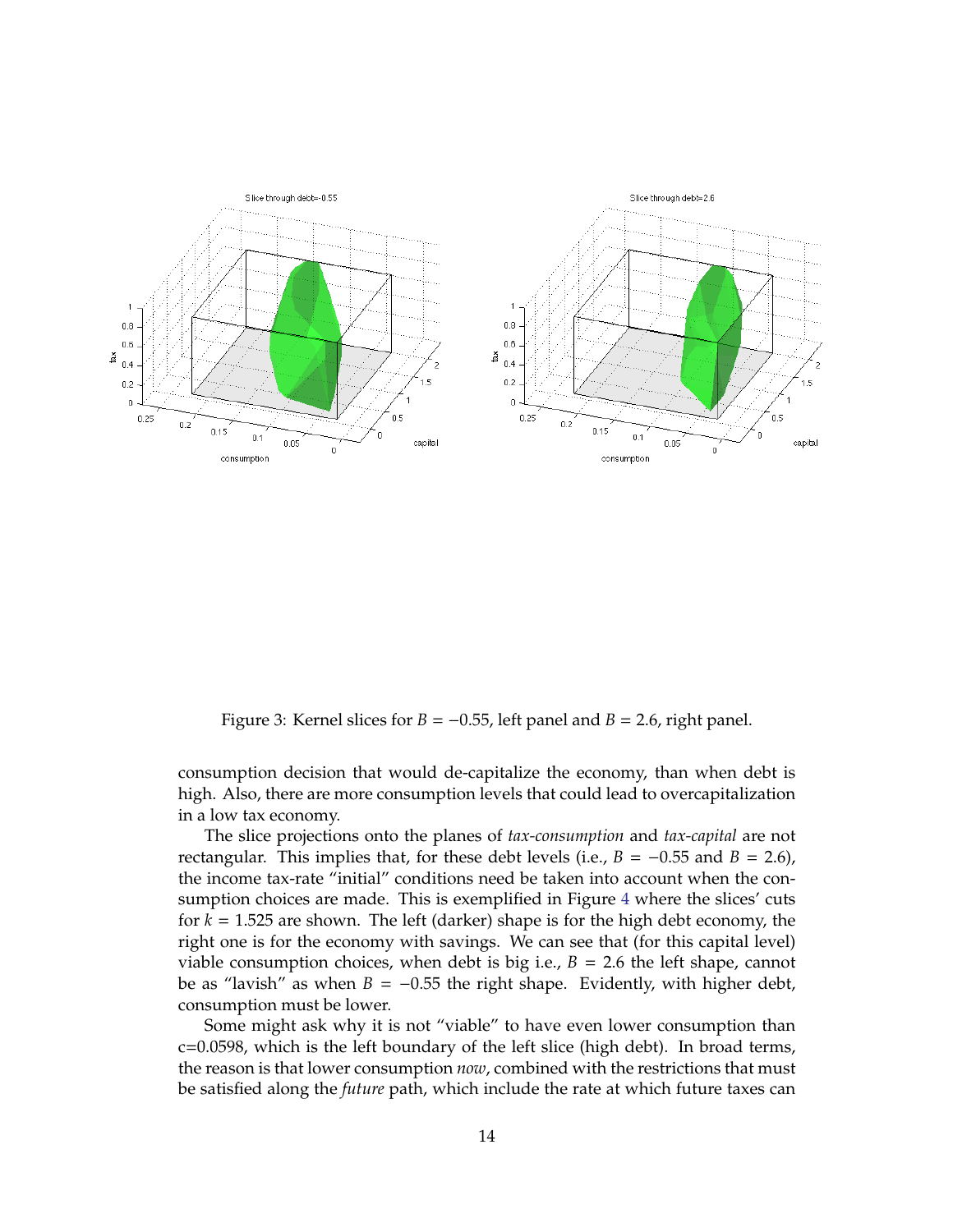

<span id="page-14-0"></span>Figure 4: Kernel slices for *c* = 1.525 for *B* = −0.55 and *B* = 2.6.

change, would put the capital accumulation process on an explosive path, which would violate the capital upper bound and TVC-infinity<sup>[11](#page-14-1)</sup>. We illustrate this and show which constraint can be binding and on what slice in an appendix, see [A,](#page-22-7) page [23.](#page-22-7)

Here, we will examine the impact of tax-rate levels on viable consumption choices. Figure [5](#page-15-0) shows two kernel slices for low ( $\tau = 0$ ) and high ( $\tau = 0.8$ ) tax rates. The presented slices appear similar to those shown in Figure [3,](#page-13-0) which were parametrized by debt. (Notice, we have chosen a different "elevation" for these slices.) As before, we see that higher consumption decisions can be made for larger capital values. Furthermore, for a given capital level, the consumption decisions' *ranges* are wider and the consumption *values* are higher for the low tax rate; they both decrease as the tax-rate increases. In addition, we observe that higher consumption levels are viable when debt is low, for both taxation levels.

In the left panel we start an evolution from [0.2583, 0.0928, −0.1, **0**] ∈ V. The evolution in the right panel begins at [0.2583, 0.0928, −0.1, **0**.**8**] < V. We can see that the latter, which illustrates what can happen in a highly taxed economy, crashes

<span id="page-14-1"></span><sup>11</sup>Unless *crisis control* was undertaken, see [Cardaliaguet, Quincampoix, and Saint-Pierre](#page-20-9) [\(1999b\)](#page-20-9).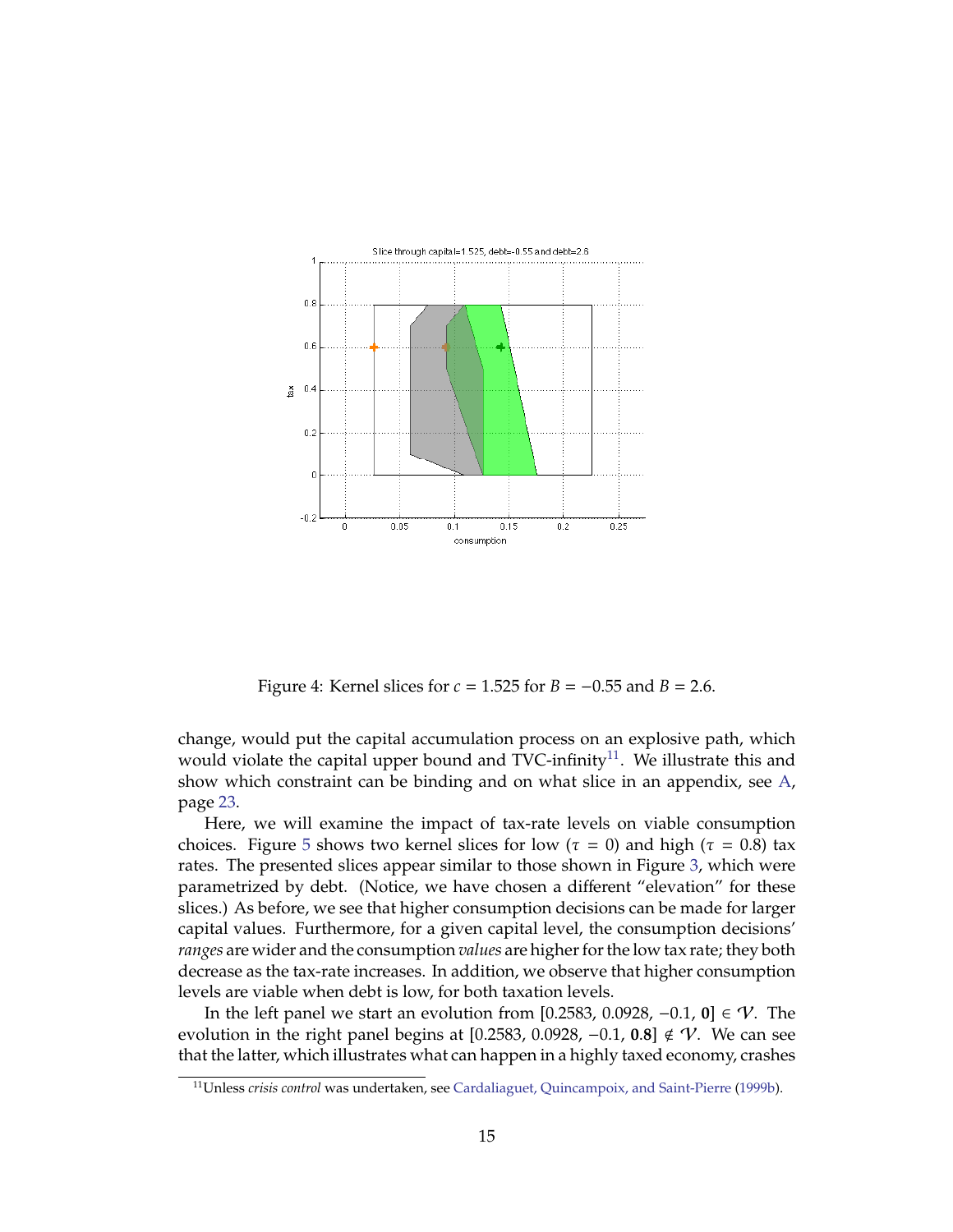

<span id="page-15-0"></span>Figure 5: Kernel slices for  $\tau = 0$  and  $\tau = 0.8$ .

through the capital lower boundary. This is because the tax could not drop sufficiently fast to prevent de-capitalization. The former stabilizes at low capital and consumption values.

Figure [6](#page-16-0) shows that high debt levels are incompatible with low tax. Here again, we see the slice through  $\tau = 0$  (for a different elevation). Notice two evolutions starting at [1.05, 0.1259, 0.35, 0] ∈  $V$  (low debt, inside slice) and [1.05, 0.1259, 2.6, 0] ∉  $V$ (high debt, outside slice). We see that the high-debt trajectory rises fast in debt and crashes through its upper boundary. This is because the smooth taxation policy cannot generate enough tax to curb the increasing debt. On the other hand, the initially low-debt economy remains almost stationary.

#### **5.3 A higher government expenditure**

He we have computed the kernel when the government expenditure is doubled, so  $g = 0.0266$ . The other parameters are as in Section [5.2.](#page-11-1)

In Figure [7,](#page-17-0) we observe that the kernel slice in the right panel (slightly fatter) appears "turned" clockwise, with respect to that in the left panel, computed in Section [5.2](#page-11-1) for the lower *g*. This means that (even) if the economy is in credit i.e.,  $B = -0.55$ , increasing the government expenditure reduces maximum achievable consumption. This is visible from a larger space in the right panel between the *K*-set wall raised at the consumption upper boundary  $c = 0.225$  and the kernel and,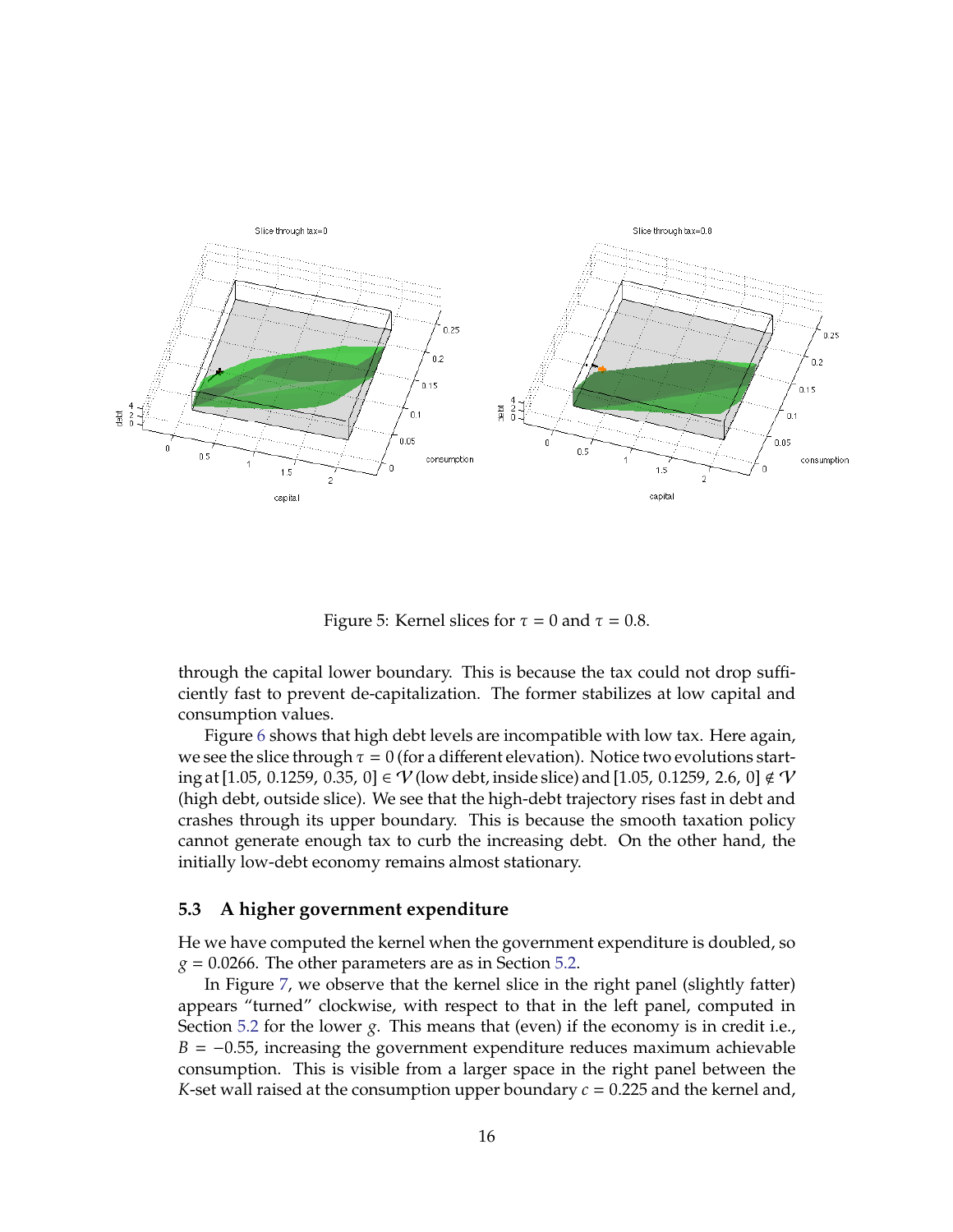

<span id="page-16-0"></span>Figure 6: Kernel slice for  $\tau = 0$ .

also, from a smaller space between the *K*-set wall raised at the consumption lower boundary  $c = 0.0267$  and the kernel.

The same phenomenon is visible in Figure [8,](#page-18-1) which shows the kernel slices for a high-debt economy, B=2.6 where the left panel is for the lower *g*. The right-panel empty space between the maximum consumption wall is larger, even if the slice is larger than the one in the left panel. So, again, a higher government expenditure results in that only lower consumption choices are feasible, given the adopted tax policy.

However, there is a feature of the kernel slice in the right panel i.e., of the high government-expenditure economy, absent from the left panel. Here, the higher *g* economy kernel-slice is clearly not rectangular. This means that, given low capital  $(k < 0.6)$  or high capital  $(k > 1.4)$ , consumption choices can be viable only if high tax rates are applied.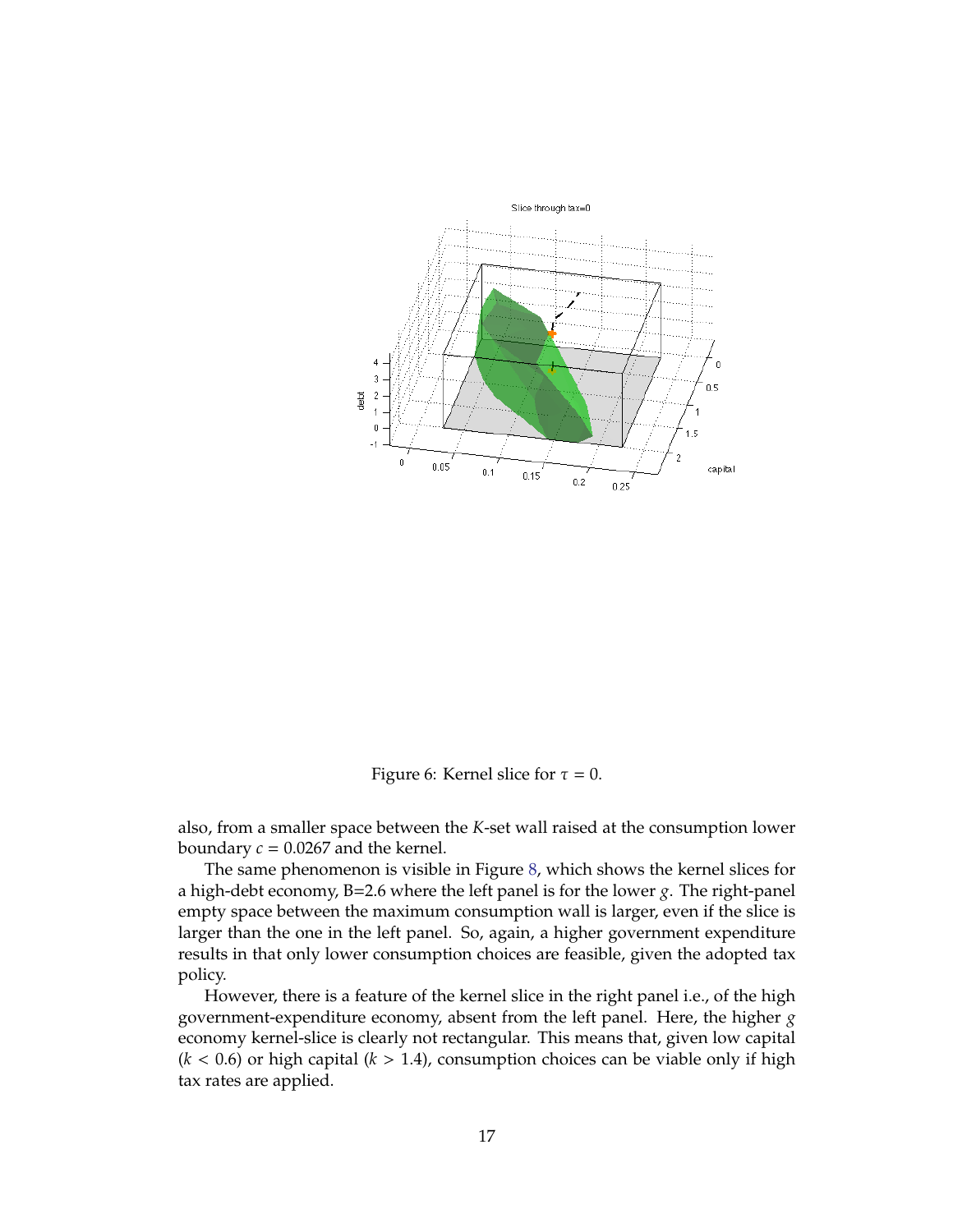

<span id="page-17-0"></span>Figure 7: Kernel slices for *B* = −0.55. The left panel is as in Figure [3,](#page-13-0) the right-panel kernel slice is computed for the doubled *g*.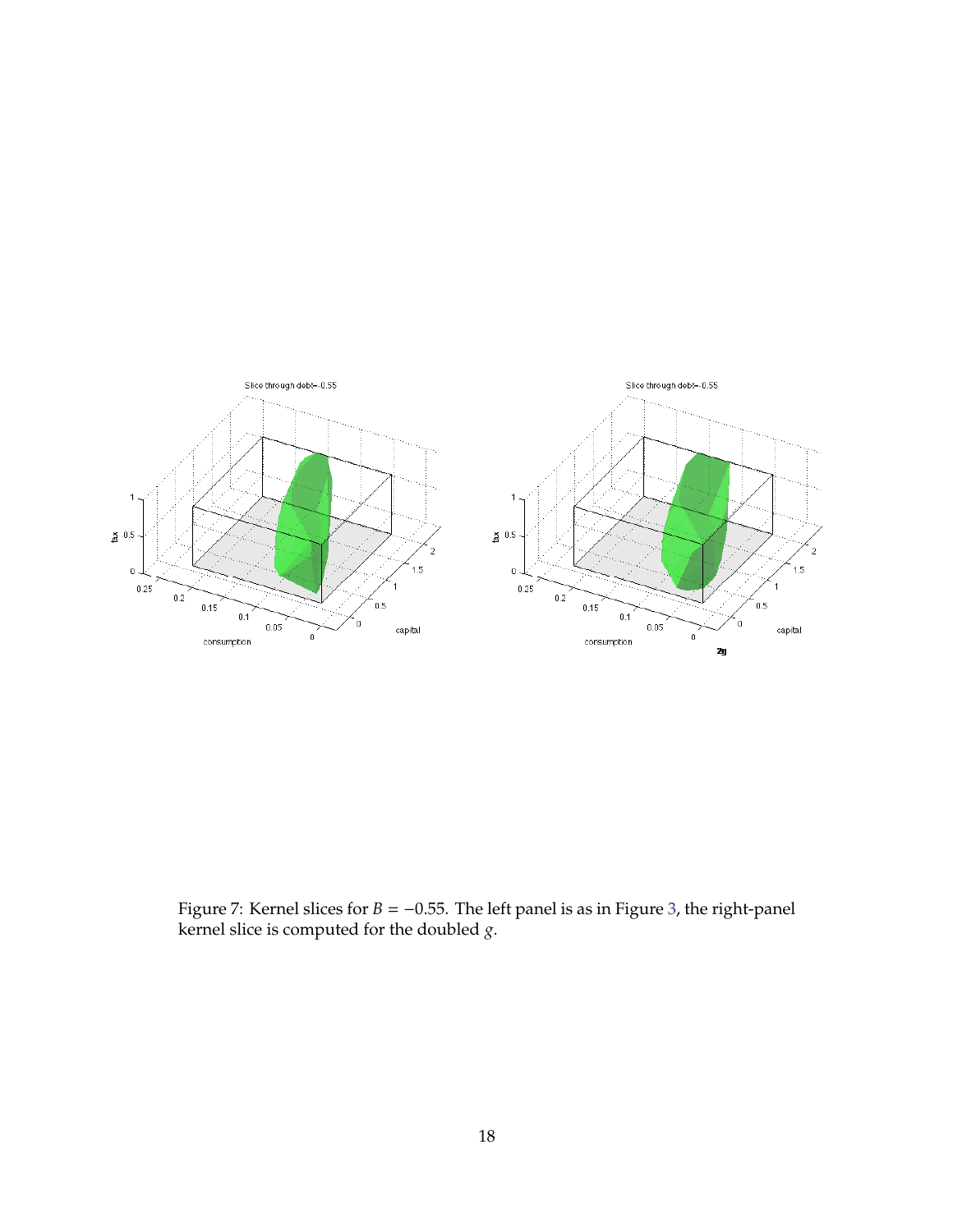

<span id="page-18-1"></span>Figure 8: Kernel slices for  $B = 2.6$ . The left panel is as in Figure [3,](#page-13-0) the right-panel kernel slice is computed for the doubled *g*.

# <span id="page-18-0"></span>**6 Debt-to-GDP ratio**

An economic evolution could also be characterized by the *debt-to-GDP* ratio (see e.g., Baker, Kotlikoff[, and Leibfritz](#page-20-10) [\(1999\)](#page-20-10)). We have computed such ratio time profiles for the three evolutions pictured in Figure [2,](#page-12-0) right panel. Remember that the evolution from  $c_0 = 0.0598$  is viable while the two others: from  $c_0 = 0.1454$  and *c*<sup>0</sup> = 0.0433 are not. We show the corresponding *debt-to-GDP* ratios in Figure [9.](#page-19-0)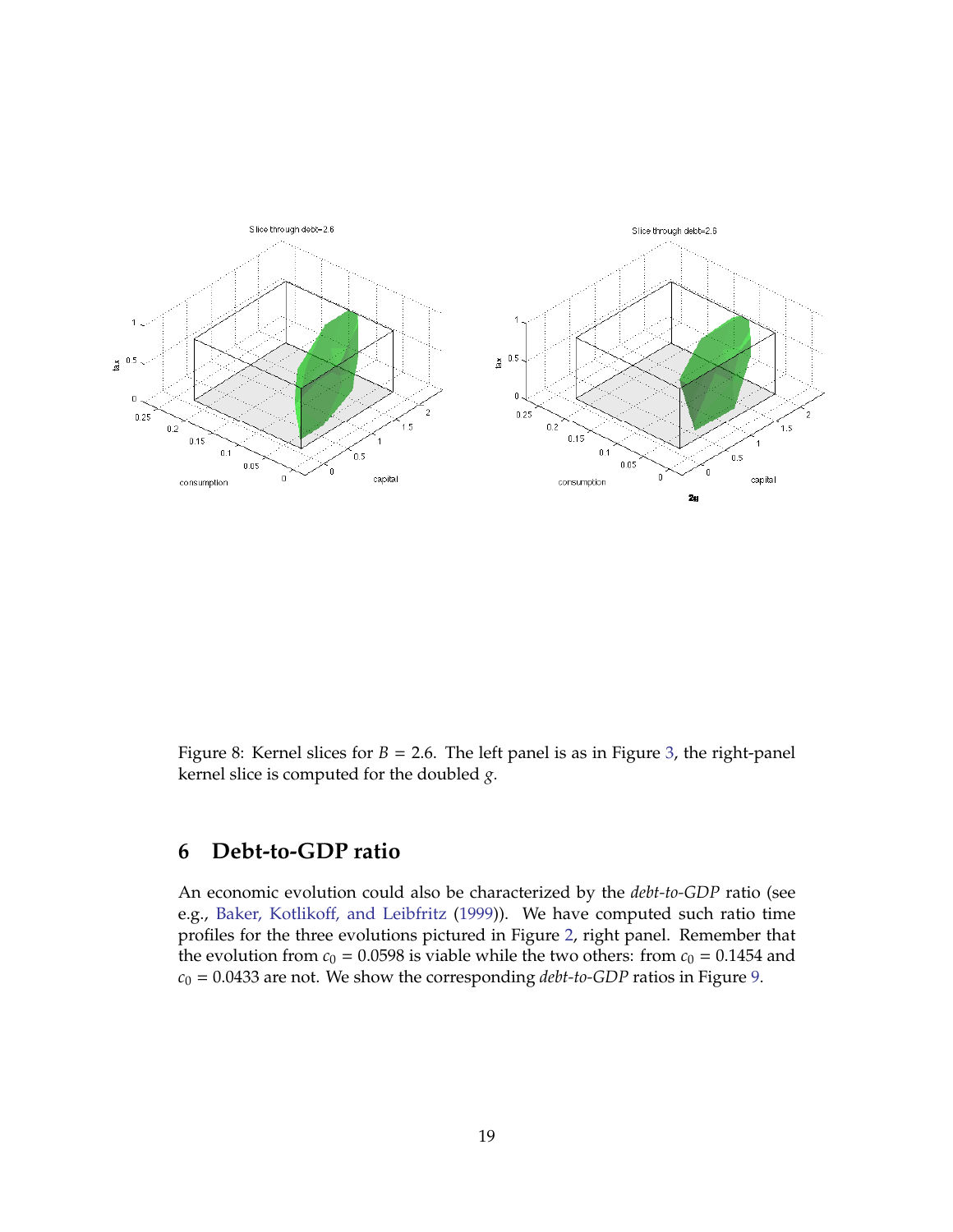

<span id="page-19-0"></span>Figure 9: *Debt-to-GDP* ratio time profiles.

An interesting case represents the solid line, which corresponds to the viable trajectory starting at  $c_0 = 0.0598$ . We see that the *debt-to-GDP* ratio eventually diminishes; however, it transits rather high values of the ratio. The values are numerically high because of the stylized steady-state low value, which is equal to  $A = 0.1333$ . Under an increasing tax, debt diminishes and, eventually, the steady state is such that capital is large enough to assure a medium-level consumption and a growing GDP (output).

The similarly looking dash-dotted line originating from a lower consumption level  $c_0 = 0.0433$  is non-viable because of overcapitalization of the economy, see Figure [2.](#page-12-0) Here, the *debt-to-GDP* radio (eventually) diminishes because capital grows fast and, as said, the economy becomes over-capitalized. On the other hand, the dash line, which displays the (eventually) growing *debt-to-GDP* ratio, corresponds to an evolution from  $c_0 = 0.1454$ , which is also non-viable. This is so because even the fastest tax-drop cannot prevent the capital reduction below its lower bound. We observe that *debt-to-GDP* ratio cannot be used as a proxy for viability; on the other hand, a viable evolution can imply a diminishing *debt-to-GDP* ratio.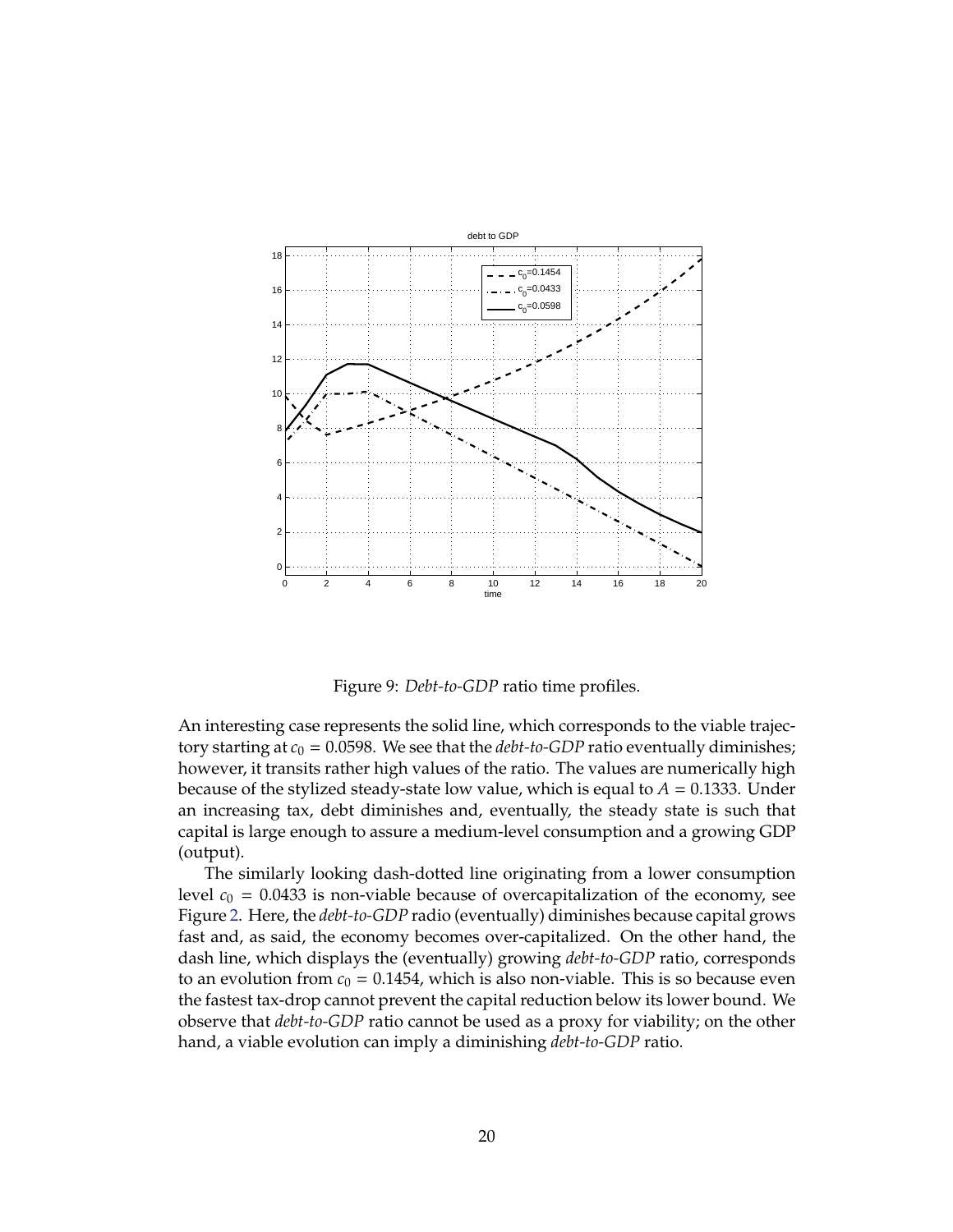# **7 Concluding remarks**

We have presented a computational method based on viability theory for a discovery of consumption choices that are compatible with the state variables of the economy at hand. The compatibility means that viable consumption and capital choices will generate a nearly steady-state path for a smooth tax-rate adjustment policy.

Among other findings we report that increasing government expenditure implies that higher tax rates will be needed to preserve viability of many consumptions choices, when capital levels approach the constraint set boundaries.

#### **References**

- <span id="page-20-5"></span>Aubin JP (1991) Viability Theory. Systems & Control: Foundations & Applications, Birkhäuser, Boston
- <span id="page-20-6"></span>Aubin JP (1992) Viability Theory
- <span id="page-20-0"></span>Aubin JP (1997) Dynamic Economic Theory – A Viability Approach. Springer Verlag
- <span id="page-20-7"></span>Aubin JP (2001) Viability kernels and capture basins of sets under differential inclusions. SIAM J Control Optimization, 40:853–881
- <span id="page-20-10"></span>Baker B, Kotlikoff LJ, Leibfritz W (1999) Generational accounting in new zealand. In: Auerbach AJ, Kotlikoff LJ, Willi L (eds) Generational Accounting around the World, University of Chicago Press, pp 347 – 368
- <span id="page-20-2"></span>Bonneuil N, Boucekkine R (2008) Sustainability, optimality and viability in the ramsey model, manuscript, 39 pages
- <span id="page-20-1"></span>Bonneuil N, Saint-Pierre P (2008) Beyond optimality: Managing children, assets, and consumption over the life cycle. Journal of Mathematical Economics 44(3- 4):227–241
- <span id="page-20-8"></span>Cardaliaguet P, Quincampoix M, Saint-Pierre P (1999a) Set valued numerical analysis for optimal control and differential games. Stochastic and differential Games: Theory and Numerical Methods, Ann Internat Soc Dynam Games 4:177–274
- <span id="page-20-9"></span>Cardaliaguet P, Quincampoix M, Saint-Pierre P (1999b) Set-valued numerical analysis for optimal control and differential games. Annals of the International Society of Dynamic Games 4:177–247
- <span id="page-20-4"></span>Clement-Pitiot H, Doyen L (1999) Exchange rate dynamics, target zone and viability ´
- <span id="page-20-3"></span>Clement-Pitiot H, Saint-Pierre P (2006) Goodwin's models through viability anal- ´ ysis: some lights for contemporary political economics regulations. In: 12th International Conference on Computing in Economics and Finance, Cyprus, conference maker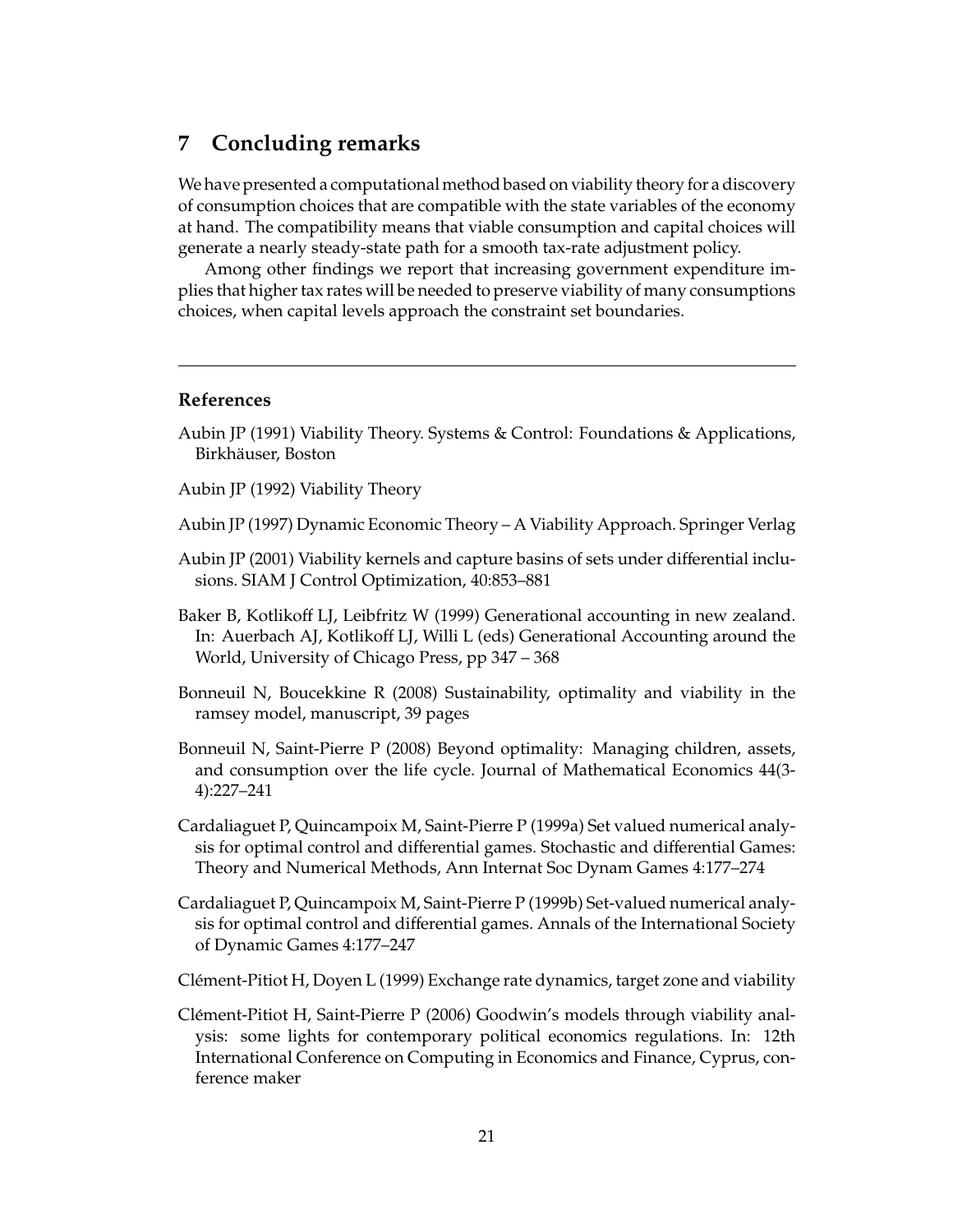- <span id="page-21-4"></span>De Lara M, Doyen L, Guilbaud T, Rochet MJ (2006) Is a management framework based on spawning stock biomass indicators sustainable? A viability approach. ICES Journal of Marine Science
- <span id="page-21-9"></span>Gaitsgory V, Quincampoix M (2009) Linear programming approach to deterministic infinite horizon optimal control problems with discounting. SIAM J Control Optim forthcoming
- <span id="page-21-0"></span>Judd KL (1987) The welfare cost of factor taxation in a perfect-foresight model. Journal of Political Economy 95, No. 4:675–709
- <span id="page-21-1"></span>Krawczyk JB, Judd KL (2012) Viable economic states in a dynamic model of taxation. In: 'Conference Maker' [editorialexpress.com], 18th International Conference on Computing in Economics and Finance, Prague, Czech Republic
- <span id="page-21-6"></span>Krawczyk JB, Kim K (2004) A viability theory analysis of a macroeconomic dynamic game. In: Eleventh International Symposium on Dynamic Games and Applications, Tucson, AZ, US
- <span id="page-21-5"></span>Krawczyk JB, Kim K (2009) "Satisficing" solutions to a monetary policy problem: a viability theory approach. Macroeconomic Dynamics 13(1):46–80, URL [http:](http://www.vuw.ac.nz/staff/jacek_krawczyk/somepapers/MDY07046.pdf) //[www.vuw.ac.nz](http://www.vuw.ac.nz/staff/jacek_krawczyk/somepapers/MDY07046.pdf)/staff/jacek krawczyk/somepapers/MDY07046.pdf
- <span id="page-21-2"></span>Krawczyk JB, Pharo A (2011) **Vi**ability **K**ernel **A**pproximation, **A**nalysis and **S**imulation **A**pplication – VIKAASA Manual. SEF Working Paper 13/2011, Victoria University of Wellington, URL http://[hdl.handle.net](http://hdl.handle.net/10063/1878)/10063/1878
- <span id="page-21-3"></span>Krawczyk JB, Pharo A (2012) **Vi**ability **K**ernel **A**pproximation, **A**nalysis and **S**imulation **A**pplication – VIKAASA Code. URL http://[code.google.com](http://code.google.com/p/vikaasa/)/p/ [vikaasa](http://code.google.com/p/vikaasa/)/
- <span id="page-21-11"></span>Krawczyk JB, Serea OJ (2009) Computation of viability kernels for three and four meta-state monetary-policy macroeconomic problems. In: Workshop on Perturbations, Game Theory, Stochastics, Optimisation and Applications, University of South Australia, URL [www.unisa.edu.au](www.unisa.edu.au/maths/research/JerzyFilar/default.asp)/maths/research/JerzyFilar/default.asp
- <span id="page-21-8"></span>Krawczyk JB, Serea OS (2011) When can it be not optimal to adopt a new technology? a viability theory solution to a two-stage optimal control problem of new technology adoption. Optimal Control Applications and Methods DOI: 10.1002/oca.1030 (published online: 8 Dec 2011)
- <span id="page-21-7"></span>Krawczyk JB, Sethi R (2007) Satisficing solutions for New Zealand monetary policy. Tech. rep., Reserve Bank of New Zealand, No DP2007/03.
- <span id="page-21-10"></span>Krawczyk JB, Pharo A, Simpson M (2011) Approximations to viability kernels for sustainable macroeconomic policies. Tech. rep., VUW SEF Working paper: 01/2011, URL http://[hdl.handle.net](http://hdl.handle.net/10063/1531)/10063/1531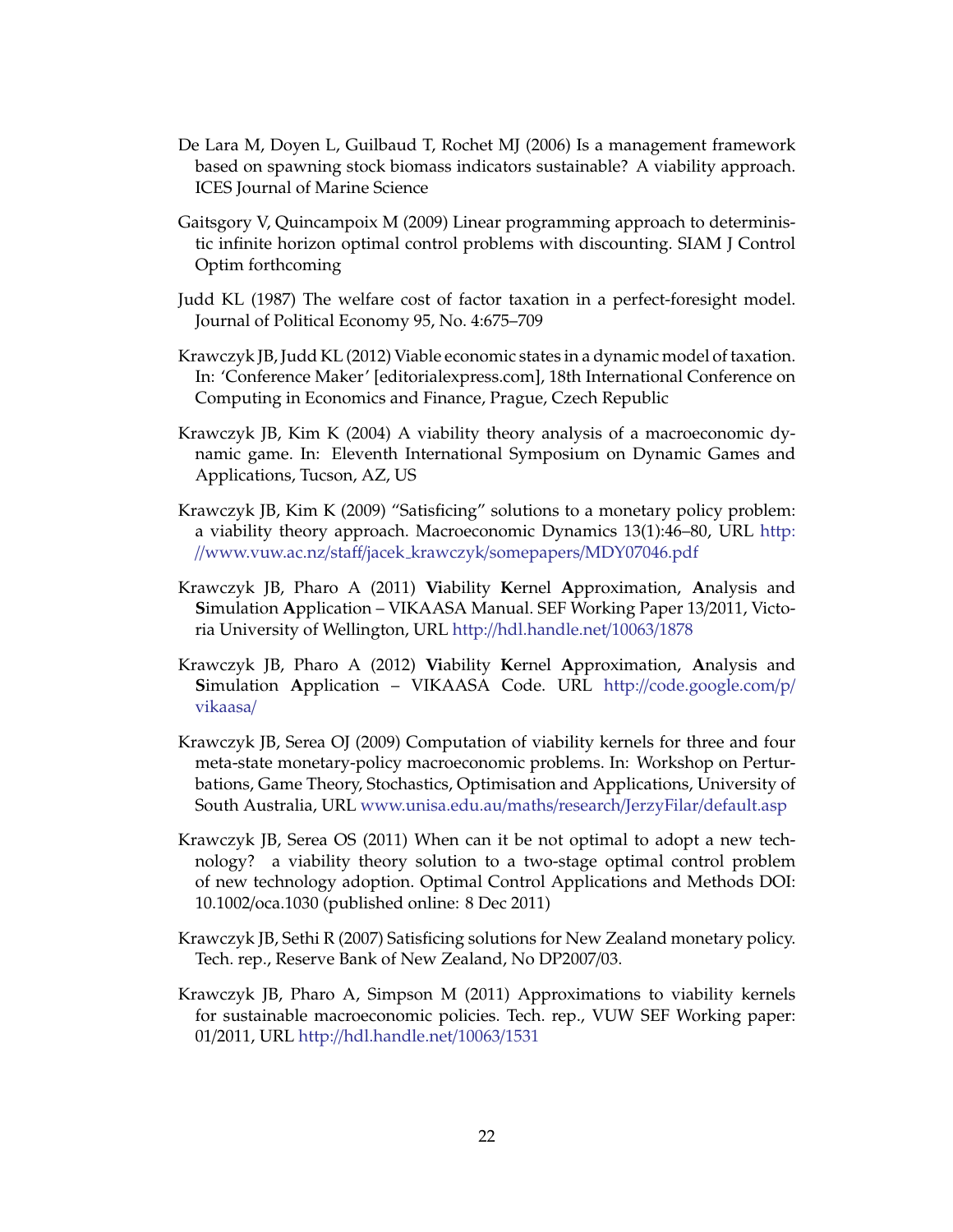- <span id="page-22-3"></span>Krawczyk JB, Sissons C, Vincent D (2012) Optimal versus satisfactory decision making: a case study of sales with a target. Computational Management Science pp 10,287–012, URL http://[www.vuw.ac.nz](http://www.vuw.ac.nz/staff/jacek_krawczyk/somepapers/cms2012.pdf)/staff/jacek krawczyk/ somepapers/[cms2012.pdf,](http://www.vuw.ac.nz/staff/jacek_krawczyk/somepapers/cms2012.pdf) published online: February 2012, DOI: 10.1007/s10287- 012-0141-7
- <span id="page-22-0"></span>Martinet V, Doyen L (2007) Sustainability of an economy with an exhaustible resource: A viable control approach. Resource and Energy Economics 29(1):17–39
- <span id="page-22-1"></span>Martinet V, Thebaud O, Doyen L (2007) Defining viable recovery ´ paths toward sustainable fisheries. Ecological Economics in press, [ doi:10.1016/j.ecolecon.2007.02.036]
- <span id="page-22-2"></span>Pujal D, Saint-Pierre P (2006) Capture basin algorithm for evaluating and managing complex financial instruments. In: 12th International Conference on Computing in Economics and Finance, Cyprus, conference maker
- <span id="page-22-6"></span>Quincampoix M, Saint-Pierre P (1995) An algorithm for viability kernels in hölderian case: Approximation by discrete dynamical systems. Journal of Mathematical Systems, Estimation and Control 5(1):1–13
- <span id="page-22-4"></span>Quincampoix M, Veliov VM (1998) Viability with a target: Theory and applications. Applications of Mathematical Engineering, Cheshankov B and Todorov M, eds , Heron Press, Sofia, pp 47:47–58
- <span id="page-22-5"></span>Veliov VM (1993) Sufficient conditions for viability under imperfect measurement. Set-Valued Analysis, 1(3):305–317

## <span id="page-22-7"></span>**A Why some choices can be non-viable**

To help understand why some economic states can be non-viable we will consider evolutions from three *capital-consumption-tax* combinations for two different levels of debt  $B = -0.55$  and  $B = 2.6$ . The evolution starting points are represented by the dots shown in Figure [4,](#page-14-0)

We need to remark that viable evolutions, represented by the solid lines in the following figures, are constructive in that we have found tax-rate adjustments that generate them and lead to a (numerically) steady state. On the other hand, the dash and dash-dotted lines cross a boundary of *K* in finite time, hence represent nonviable evolutions; they are computed by VIKAASA as "best" in that the sum of their velocities is minimal, but too big to be deemed steady.

Consider the following points (from left to right in Figure [4\)](#page-14-0):

- 1.  $[0.0267, 1.525, 2.6, 0.6] \notin \mathcal{V}$
- 2.  $[0.0267, 1.525, -0.55, 0.6]$ ∉  $\mathcal V$
- 3.  $[0.0928, 1.525, 2.6, 0.6] \in \mathcal{V}$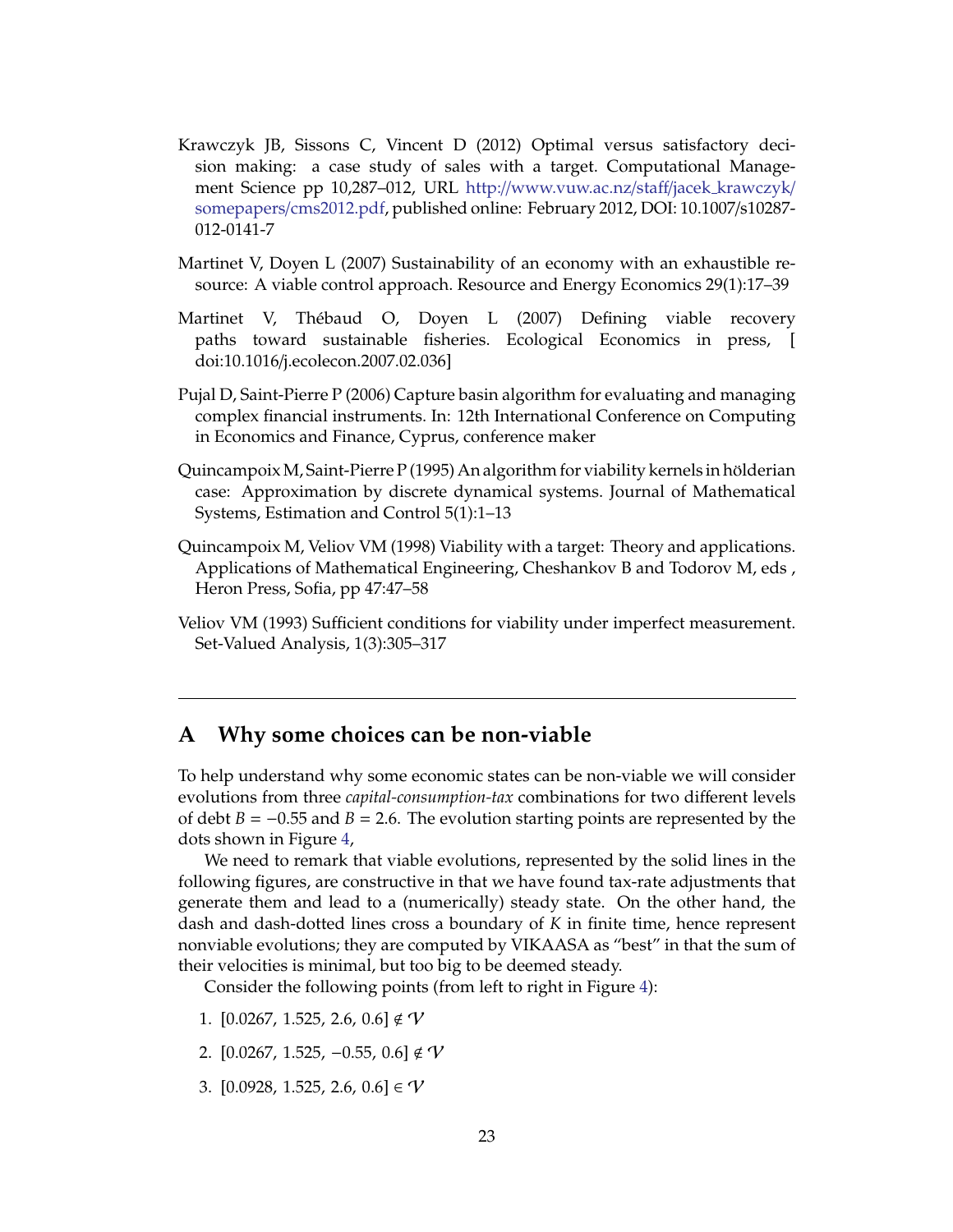

<span id="page-23-0"></span>Figure 10: Viable trajectories (solid lines) and non-viable trajectories (dash and dash-dotted lines).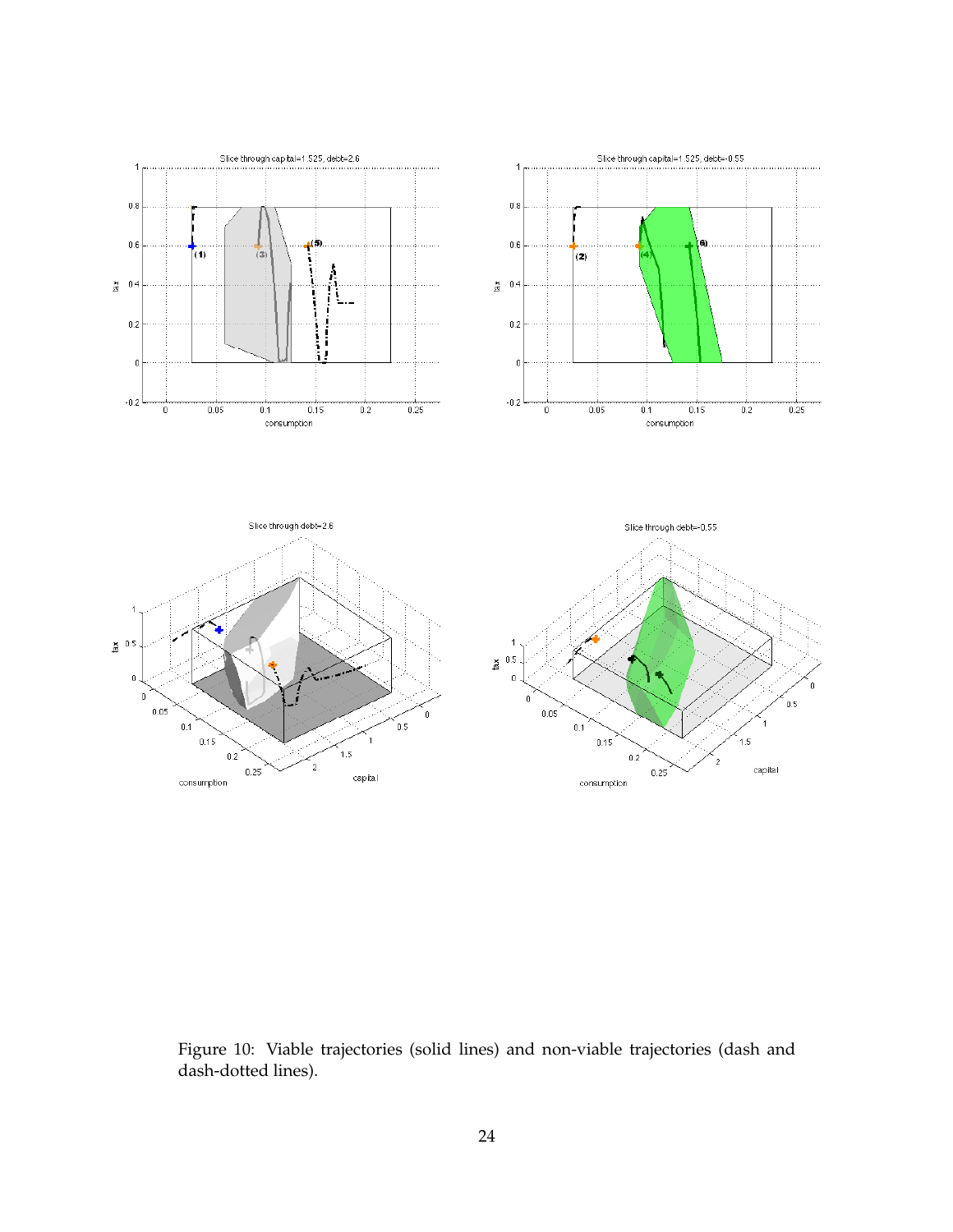- 4.  $[0.0928, 1.525, -0.55, 0.6] \in V$
- 5.  $[0.1424, 1.525, 2.6, 0.6] \notin V$
- 6.  $[0.1424, 1.525, -0.55, 0.6] \in \mathcal{V}$

According to the points' locations, relative to the viability kernel, we expect that the (high-debt) point, numbered "1" is nonviable.

- 1. We can see in the left panels in Figure [10](#page-23-0) that even with the application of the maximum tax rate, the evolution crashes through the capital upper bound, albeit consumption increases.
- 2. Very similarly to what we have seen in the left panels, we notice in the right panels in Figure [10](#page-23-0) that with the application of the maximum tax rate, the evolution also crashes through the capital upper bound (consumption increases too).

The evolution that starts at the (low-debt) point number "2" is also nonviable. However, the evolution that starts at the (high-debt) point numbered "3" is viable.

3. Here, we notice (see the left panels in Figure [10\)](#page-23-0) that with the application of the maximum tax rate, capital decreases and consumption increases faster than from point "1.", especially, after the intermediate tax-rate drop. After the tax-rate hike to 40%, the economy stabilizes.

The evolution that starts at the (low-debt) point number "4" is also viable.

4. Here, we notice (see the right panels in Figure [10\)](#page-23-0) that with a medium size taxrate hike, capital decreases and consumption increases albeit both processes are slower than under "3". The economy stabilizes with the tax rate below 10%.

The evolution that starts at the (high-debt) point numbered "5" is non-viable.

5. Here, we notice (see the left panels in Figure [10\)](#page-23-0) that with a medium size tax-rate drop, capital decreases and consumption increases however both processes are faster than under "3". After increasing the tax-rate and then decreasing it, capital still diminishes very fast and almost crashes through the lower boundary. However, in this case, debt also grows rapidly and violates the upper limit before capital reaches its border. This is visible from Figure [11.](#page-25-0)

The evolution that starts at the (low-debt) point number "6" is viable.

6. Here, we notice (see the right panels in Figure [10\)](#page-23-0) that with a big tax-rate drop, capital decreases and consumption increases however both processes are rather slow and the economy stabilizes with zero tax rate.